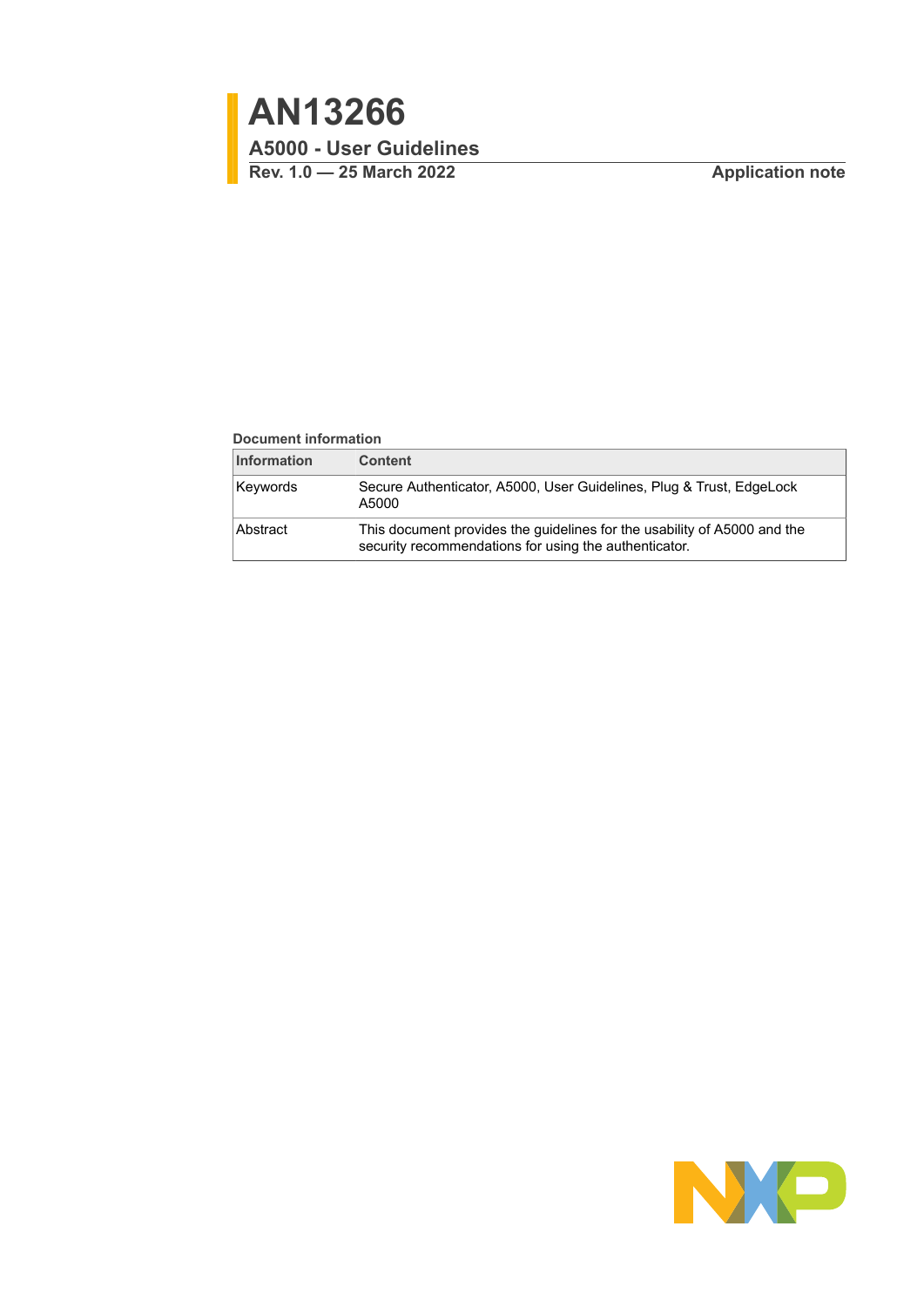# **Revision history**

| <b>Revision history A5000</b> |             |                    |  |
|-------------------------------|-------------|--------------------|--|
| Rev                           | <b>Date</b> | <b>Description</b> |  |
| 1.0                           | 2022-03-25  | Initial version    |  |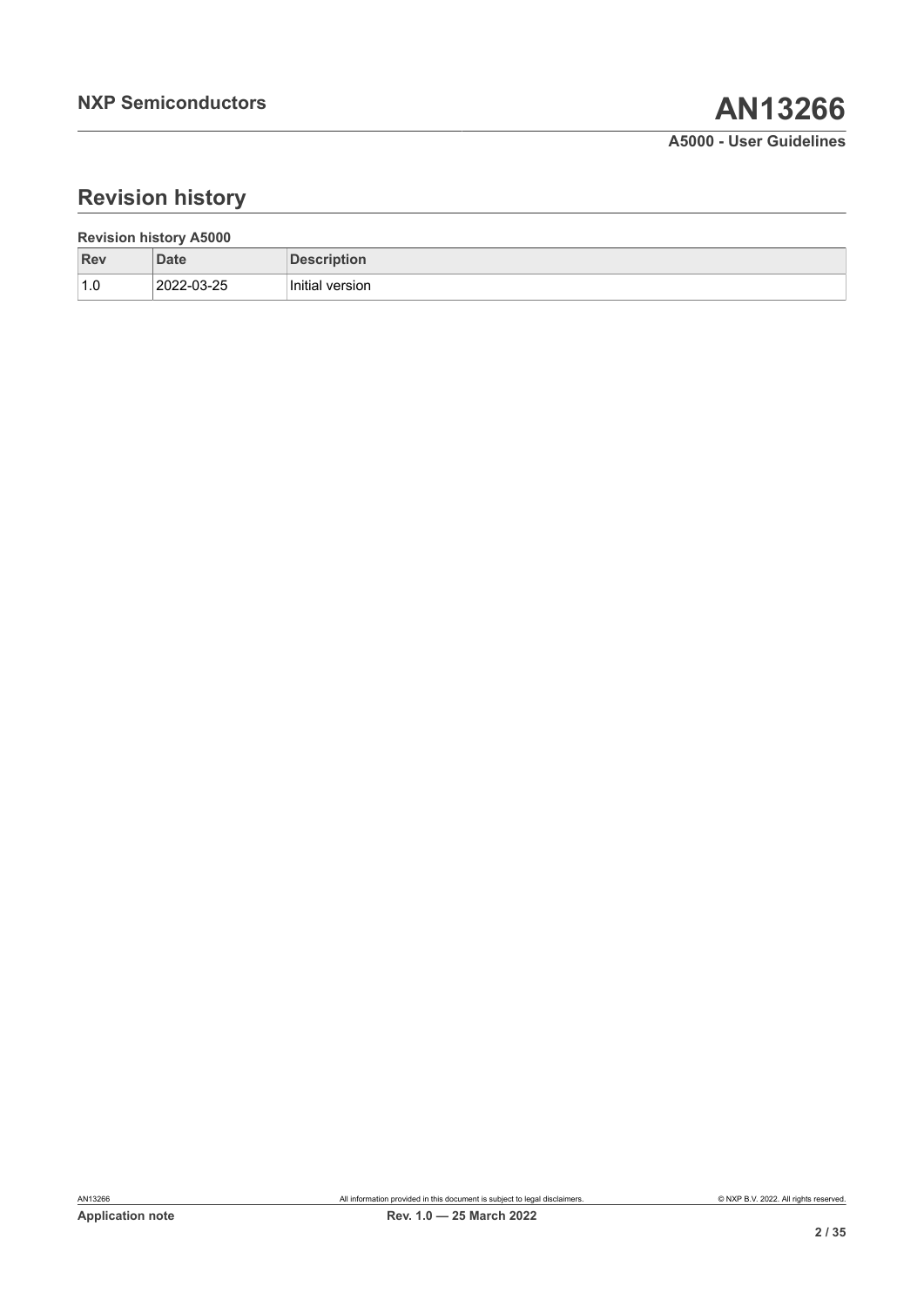## <span id="page-2-1"></span>**1 Introduction**

This document provides functional and security recommendations for the EdgeLock A5000 Secure Authenticator to system integrators and application developers. The recommendations are meant for developing a secure solution when the products is used according to those and under normal conditions.

This document refers to the EdgeLock Ready configuration of A5000, these recommendations also apply to EdgeLock A5000 Custom configurations (see [Section 6.2\)](#page-20-0).

A difference will be made between single-tenant use and multi-tenant use:

- **• Single-tenant** means the A5000 does not protect credentials separately for different users. No separation of users on A5000 is needed to use any of the credentials.
- **• Multi-tenant** means the A5000 separates access to credentials based on a secret (= authentication object). Multi-tenant can be multiple (physical) users, but also multiple different applications or even multiple threads in the same application.

The guidelines in this document for single-tenant are always applicable, both for singletenant and for multi-tenant use of the A5000. Guidelines specific to multi-tenant use do not apply to single-tenant use.

<span id="page-2-0"></span>

The different chapters describe the different possible usages of the A5000:

- **• A5000 basics**
	- **–** Describes the basics of the A5000: what are Secure Objects and how they can be used.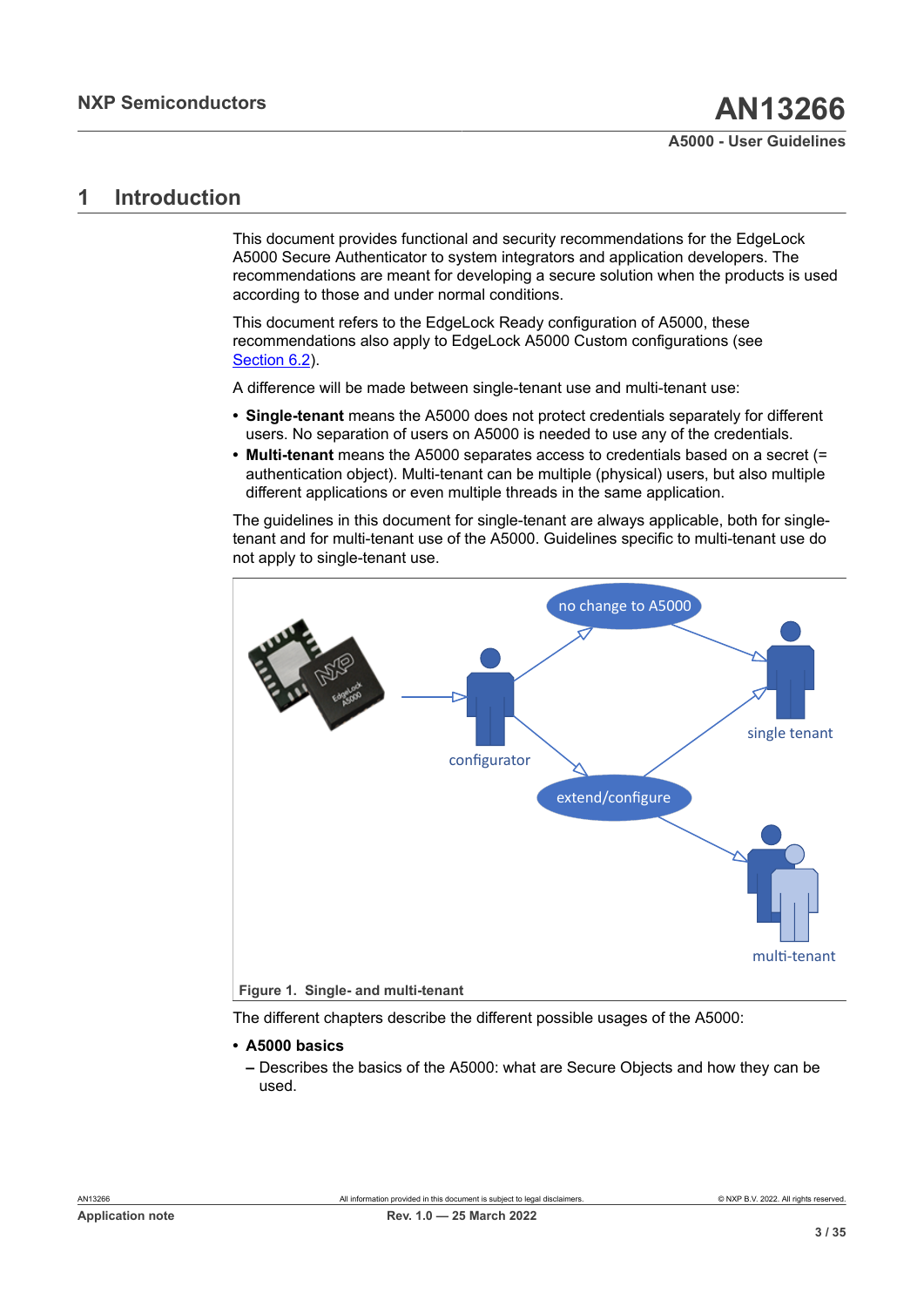- **• A5000 Plug and Trust: Usage out of the box** (= use as-is as single-tenant)
	- **–** describes how to use the A5000 Secure Authenticator straight out of the box, with one single entity using the A5000. It provides general guidelines on the use cases which are feasible with the product variants off the shelf.
	- **– Ease of Use Configuration** describes the generic A5000 variants which will be available in the market ready to plug and trust. These devices come with a specific set of credentials being trust-provisioned by NXP.
	- **– Single-tenant Use Cases** provides an explanation of the most simple use cases applicable to the single-tenant usage of A5000. In this context single-tenant means that the A5000 is operated in a single instance.
- **• A5000 Plug and Trust: extendibility** (= configure the A5000)
	- **–** provides support to those users or system integrators who extend the Ease of Use Configuration with new provisioned credentials. This can apply for single-tenant use (e.g. adding additional credentials besides the Ease Of Use Configuration) or multitenant use (e.g. configure the A5000 for use by 2 different end users).
- **• A5000 Plug and Trust: multi-tenant usage**
	- **–** describes how to use the A5000 Secure Authenticator by multiple entities. It provides general guidelines on the use cases which are feasible with the turnkey product variants.
	- **– Module Description Advanced**
		- Secure objects Advanced
		- Policies
		- Object Deletion
	- **– Trust Provisioning**
	- **– Multi-tenant System**
		- Authenticated Key Creation
		- Multi level SCP
	- **– Security Recommendations**
	- **– Functional Recommendations**

## <span id="page-3-0"></span>**2 A5000 basics**

This chapter explains some basics about the A5000 so users can start using the A5000. It repeats definitions and concepts in a short form as described in the APDU Specification, see: [\[1\].](#page-31-0)

### **2.1 Product Information**

<span id="page-3-1"></span>The A5000 product identification can be obtained out by sending a dedicated command to the secure authenticator.

The Plug & Trust Middleware ([nxp.com](https://www.nxp.com/)) includes a utility called 'Auth\_GetInfo' to retrieve detailed product information from the connected A5000 derivative. It is available as a Windows binary (binaries\ex\VCOM-Auth\_GetInfo.exe) and in source code. The html documentation included with the Plug & Trust Middleware package (section 'Demo & Examples' > 'Auth Get Info example') provides additional information on using and compiling the utility. To setup the additional hardware required to execute the The Plug & Trust Middleware follow one of the EdgeLock™ Quick start guides, for example [\[12\]](#page-31-1).

The information retrieved by Auth GetInfo is a superset of what is required to determine whether an entry in the errata sheet is applicable to the product.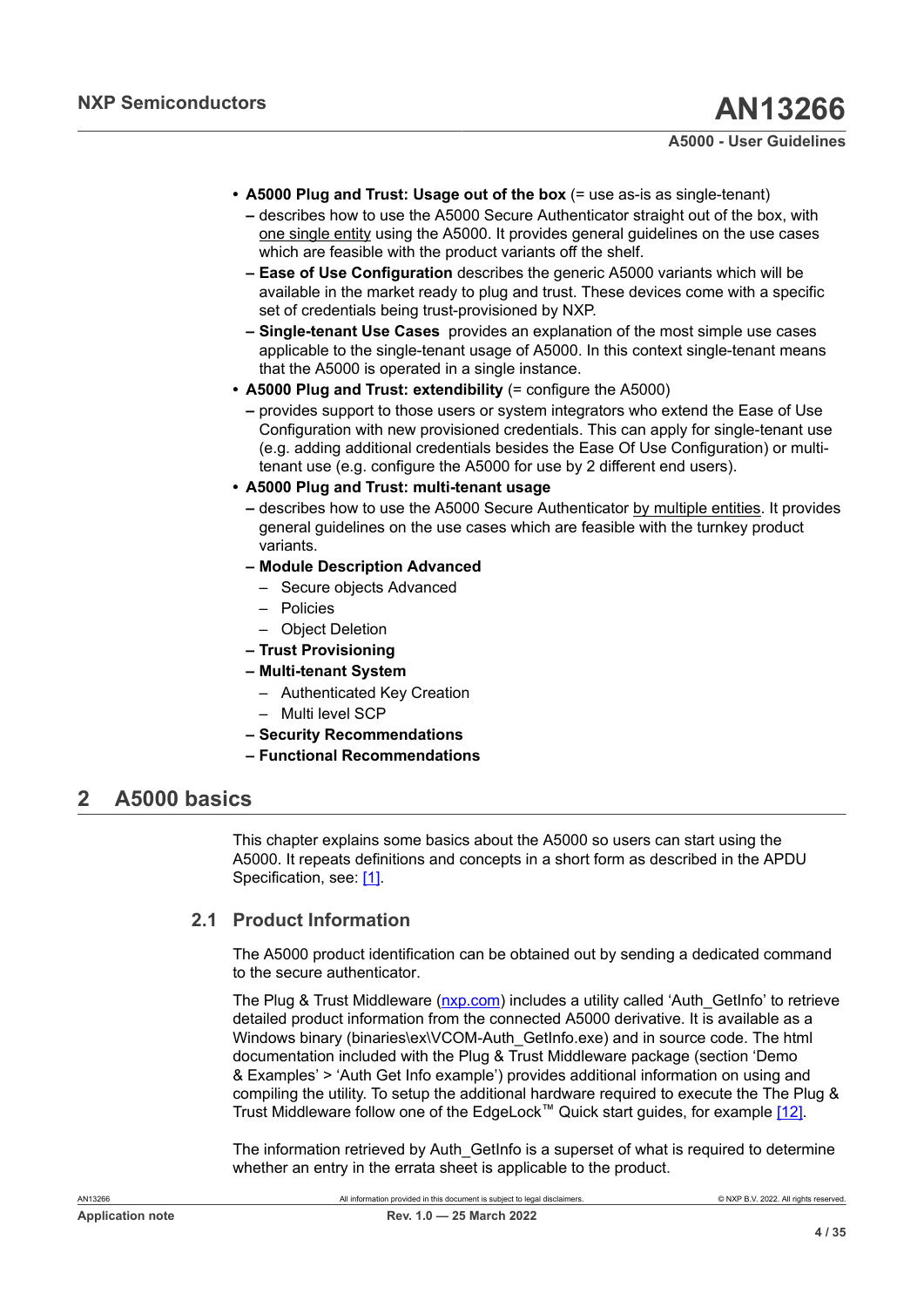The exact product identification is covered by two parameters:

- **•** The product OS configuration (Platform build ID) in the format JXXXXXXXXXXXXXXX. Example below : J3R351029B411100
- The version of the application is indicated as Applet version in the format xx.xx.xx (major.minor.patch). Example below: 7.2.0

For information on the available features and configuration of the A5000 please refer to [\[2\]](#page-31-2).

```
App :INFO :PlugAndTrust_v04.01.00_20211214<br>sss :INFO :atr (Len=35)
       :INFO :atr (Len=35)
   01 A0 00 00 03 96 04 03 E8 00 FE 02 0B 03 E8 00 
    01 00 00 00 00 64 13 88 0A 00 65 53 45 30 35 31 
   00 00 00 
App 
    :WARN :#####################################################
App :INFO :uid (Len=18)<br>04  00  50  01  71  7C  FD  B5
                                              E6 FF 7D 04 31 02 D1 B1
00 00<br>sss :
       :INFO :atr (Len=35)
   01 A0 00 00 03 96 04 03 E8 00 FE 02 0B 03 E8 00 
    01 00 00 00 00 64 13 88 0A 00 65 53 45 30 35 31 
   00 00 00 
App 
 :WARN :#####################################################
App : INFO : Applet Major = 7<br>App : INFO : Applet Minor = 2
App :INFO :Applet Minor = 2<br>App :INFO :Applet patch = 0
App :INFO :Applet patch = 0<br>App :INFO :AppletConfig = 1
App :INFO :AppletConfig = 1592<br>App :INFO :WithOut ECDAA
App : INFO : WithOut ECDAA<br>App : INFO : With ECDSA
App : INFO : With ECDSA_ECDH_ECDHE<br>App : INFO : WithOut EDDSA
App : INFO : WithOut EDDSA<br>App : INFO : WithOut DH MOI
App : INFO : WithOut DH_MONT<br>App : INFO : With HMAC
App :INFO :With HMAC<br>App :INFO :WithOut RSA :
App : INFO : WithOut RSA_PLAIN<br>App : INFO : WithOut RSA CRT
App : INFO : WithOut RSA_CRT<br>App : INFO : With AES
App : INFO : With AES<br>App : INFO : With DES
        :INFO :With
App : INFO : WithOut PBKDF<br>App : INFO : With TLS
App : INFO : With TLS<br>App : INFO : WithOut MIF.
App : INFO : WithOut MIFARE<br>App : INFO : WithOut I2CM
App :INFO :WithOut I2CM<br>App :INFO :Internal = F
        :INFO :Internal = FFFFApp 
   :WARN :#####################################################
App : INFO : Tag value - proprietary data 0xFE = 0xFE
App :INFO :Length of following data 0x45 = 0x45<br>App :INFO :Tag card identification data (Len=2)
        :INFO :Tag card identification data (Len=2)
  DF 28 
App :INFO :Length of card identification data = 0x42
App :INFO :Tag configuration ID (Must be 0 \times 01) = 0 \times 01<br>App :INFO :Configuration ID (Len=12)
        INFO :Configuration ID (Len=12)<br>04 A7 36     32 1F 01 21     C7 76 19 D8
00 04 A7 36 32 1F 01 21<br>App : INFO : OEF ID (Len=2)
        :INFO :OEF ID (Len=2)
A7 36<br>App :
App :INFO :Tag patch ID (Must be 0x02) = 0x02<br>App :INFO :Patch ID (Len=8)
        :INFO :Patch ID (Len=8)
 00 00 00 00 00 00 00 01
```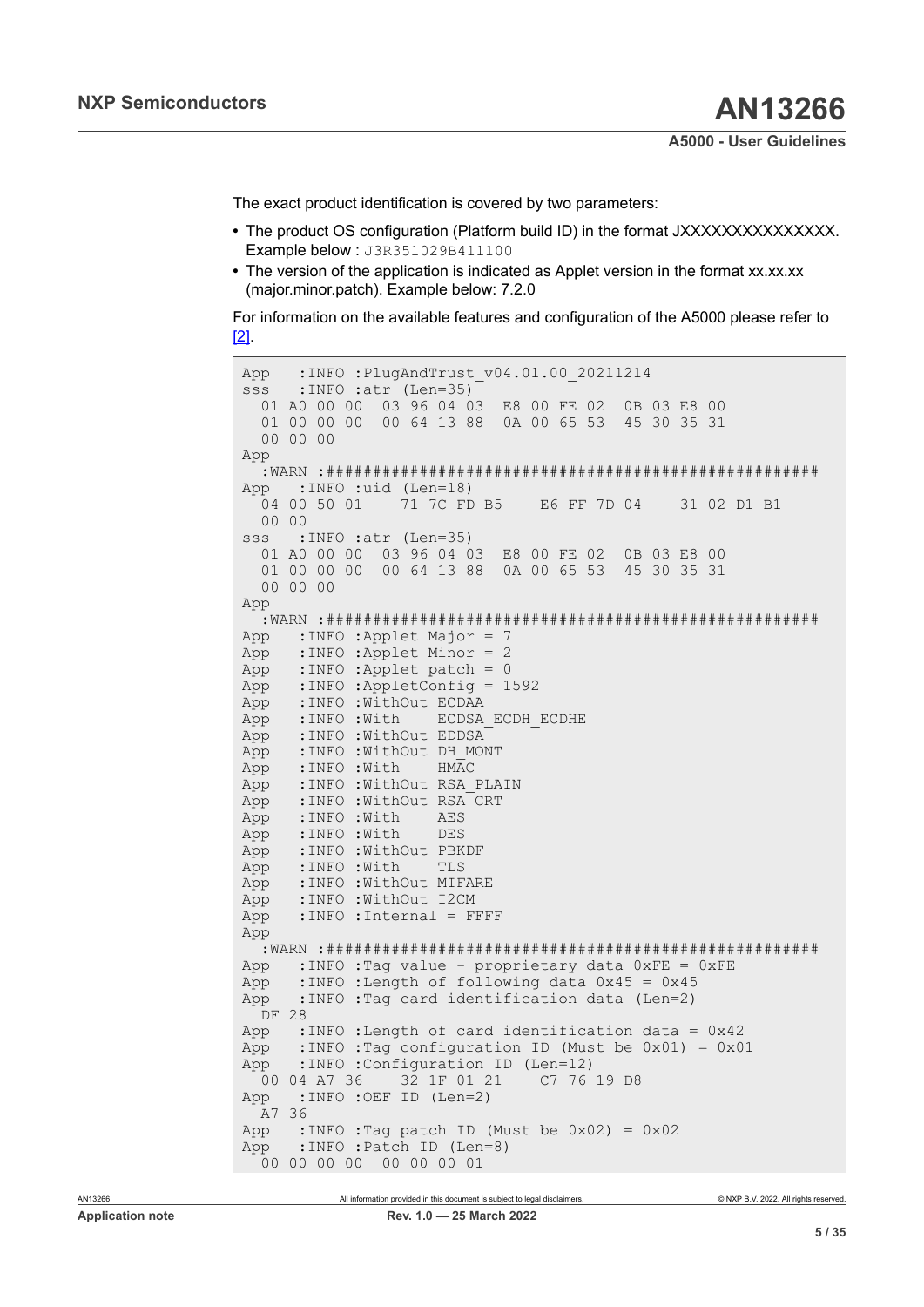App :INFO :Tag platform build ID1 (Must be  $0x03$ ) =  $0x03$ <br>App :INFO :Platform build ID (Len=24) : INFO : Platform build ID (Len=24) 4A 33 52 33 35 31 30 32 39 42 34 31 31 31 30 30 1A 08 FA 50 67 B5 F2 56<br>App :INFO :JCOP Platform : INFO : JCOP Platform ID = J3R351029B411100 App :INFO :Tag FIPS mode (Must be  $0 \times 05$ ) =  $0 \times 05$ <br>App :INFO :FIPS mode yar =  $0 \times 00$ App :INFO :FIPS mode var = 0x00<br>App :INFO :Tag pre-perso state :INFO :Tag pre-perso state (Must be  $0x07$ ) =  $0x07$ App :INFO :Bit mask of pre-perso state var = 0x00 App :INFO :Tag ROM ID (Must be  $0 \times 08$ ) =  $0 \times 08$ <br>App :INFO :ROM ID (Len=8) :INFO :ROM ID (Len=8) 2E 5A D8 84 09 C9 BA DB App :INFO :Status Word (SW) (Len=2) 90 00 App :INFO :Auth GetInfoPlainApplet Example Success !!!... App :WARN :##################################################### App :INFO :cplc data.IC fabricator (Len=2)  $4790$ <br>App : :INFO :cplc data.IC type1 (Len=2)  $D3 21$ <br>App : :INFO :cplc data.Operating system identifier (Len=2)  $4700$ <br>App : : INFO :cplc data.Operating system release date (Len=2) 00 00 App : INFO : cplc data. Operating system release level (Len=2) 00 00 App :INFO :cplc\_data.IC fabrication date (Len=2) 13 22<br>App : :INFO :cplc data.IC Serial number (Len=4) 00 00 01 95 App :INFO :cplc data.IC Batch identifier (Len=2) 58 53 App :INFO :cplc data.IC module fabricator (Len=2) 00 00 App : INFO : cplc data.IC module packaging date (Len=2)  $0000$ <br>App : : INFO :cplc data. ICC manufacturer (Len=2) 00 00<br>App : :INFO :cplc data.IC embedding date (Len=2)  $00 00$ <br>App : :INFO :cplc data.IC OS initializer (Len=2) 01 33 App : INFO :cplc data.IC OS initialization date (Len=2) 02 30 App : INFO : cplc data.IC OS initialization equipment (Len=4) 30 30 30 31<br>App : INFO : :INFO :cplc data.IC personalizer (Len=2) 00 00 App :INFO :cplc data.IC personalization date (Len=2) 00 00<br>App : :INFO :cplc data.IC personalization equipment ID (Len=4) 00 00 00 00 App : INFO : cplc data.SW (Len=2) 90 00 App : INFO : ex sss Finished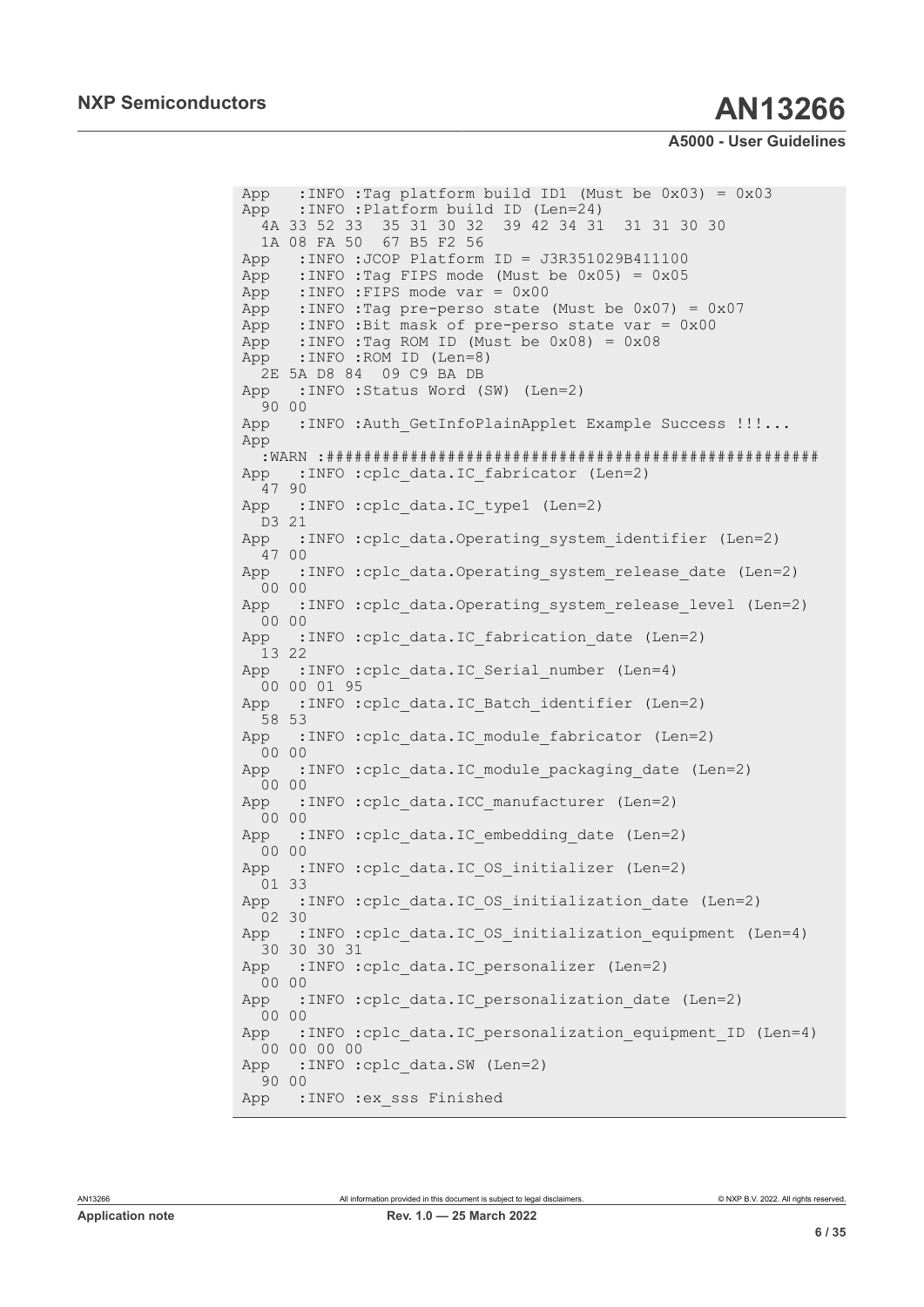## **2.2 Unauthenticated user**

<span id="page-6-1"></span>For any single-tenant use case, the user can use the A5000 functionality without authentication when both conditions are met:

- **•** there is no interaction between (multiple) users
- <span id="page-6-2"></span>**•** no access control is needed to protect credentials against other users.

## **2.3 Platform SCP**

By default, any delivered A5000 device has a SCP03 base key set that contains the same keys for each device-type per OEF (non-die-individual, keys for device types specified in: [\[2\]\)](#page-31-2). For the intended usage and details of the cryptographic keys used with Platform SCP please refer to [\[9\]](#page-31-3).

Users who want to protect the communication between a host processor and the secure authenticator can use SCP03 on platform level. This secure channel including the key management to update the base keys can be fully managed by GlobalPlatform commands and does not need any A5000 specific command.

## **2.4 Unbound user**

<span id="page-6-3"></span>Regardless of the authentication on platform level, the user will not apply any authentication to the application. This is referred to as an *unbound* user. [Section](#page-15-0) ["Sessions"](#page-15-0) will detail *bound* users.

## **2.5 Secure Objects**

<span id="page-6-4"></span><span id="page-6-0"></span>Anything that is stored or generated inside the A5000 is a Secure Object.

### **2.5.1 Secure Object types**

Supported Secure Object types are:

### **• Keys**

- **–** ECKey = asymmetric key on any of the supported elliptic curves
- **–** AESKey = symmetric key of 128, 192 or 256 bit; used for AES cipher operations
- **–** DESKey = symmetric key of 8, 16 or 24 byte; used for DES operations
- **–** HMACKey = symmetric key of 1 byte up to 256 byte length; used for HMAC and HKDF operations.
- **• Files**
	- **–** BinaryFile = a byte array (i.e. general purpose storage)
	- **–** Counter = a monotonic counter
	- **–** PCR = a hash value that can be extended with extra data
	- **–** UserID = user identification string with the length of 4 to 16 bytes that can be used to group secure objects and allow their usage in an associated session (intended for use cases where a trusted operating system on a host MCU/MPU is isolating their applications based e.g. on their application ID).

<span id="page-6-5"></span>See the [\[1\]](#page-31-0) for more information.

### **2.5.2 Secure Object Attributes**

Secure Object attributes are linked to any Secure Object. The attributes are: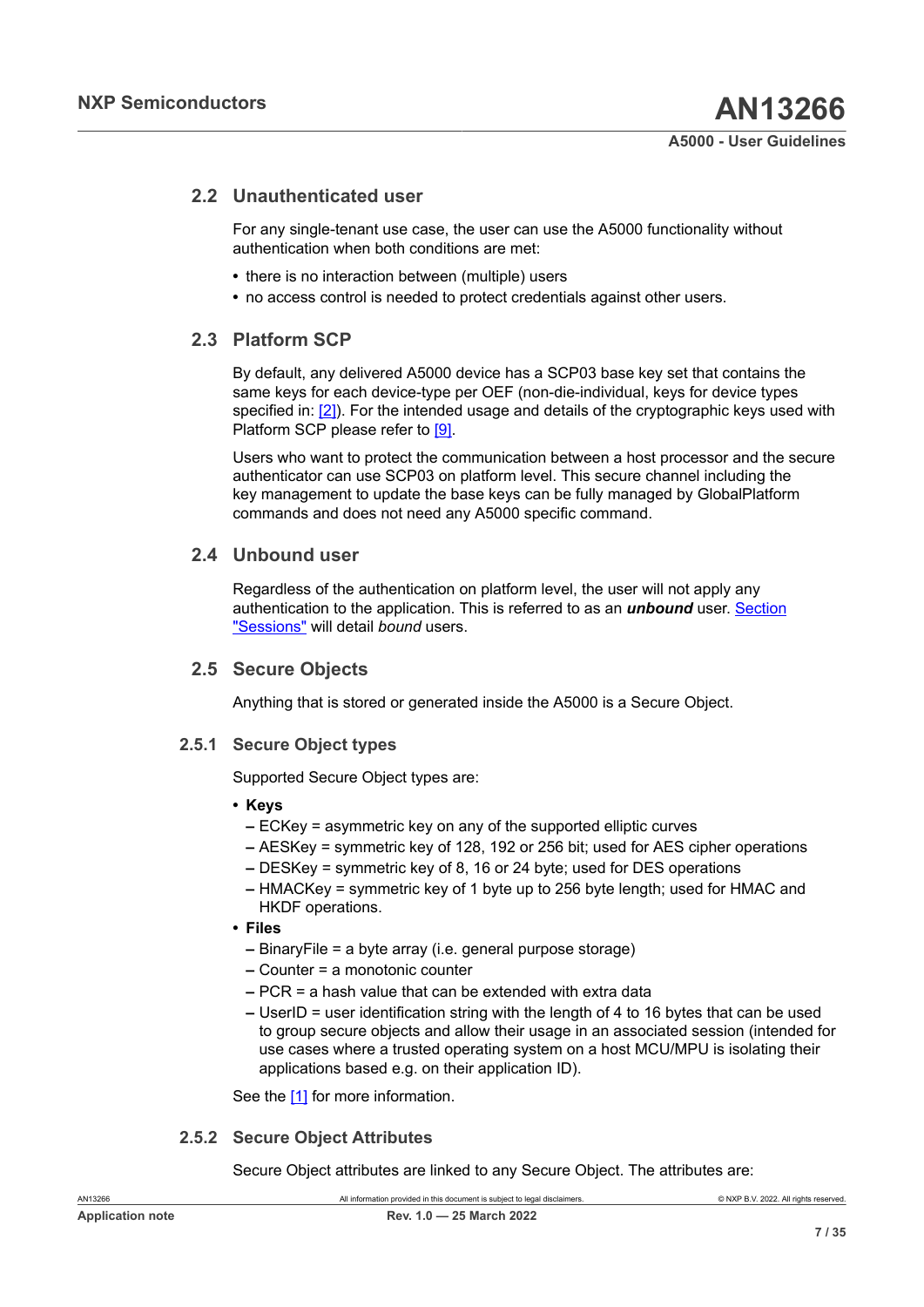- **•** *Object identifier* = a unique identifier of the Secure Object
- **•** *Type* = Secure Object type
- **•** *Policy* = Access control applicable to the secure object
- **•** *Origin* = Origin of the data, either external, internal or provisioned
- **•** Additional attributes (only applies to multi-tenant; see [Section 5](#page-14-0))
	- **–** *Authentication attribute*
	- **–** *Object counter*
	- **–** *Authentication object identifier*
	- **–** *Maximum authentication attempts*
	- **–** *Minimum output length*
	- **–** *Minimum tag length for AEAD operations*

#### **2.5.2.1 Object identifier**

<span id="page-7-1"></span>The object identifier cannot be modified during the object lifetime, so it remains the same until the object is deleted.

Object identifiers are always defined externally, the A5000 will not (automatically) assign object identifiers to objects. However, there is a set of reserved identifiers that are assigned to serve specific use cases. For more information, refer to [\[1\]](#page-31-0) and [\[2\].](#page-31-2)

All pre-provisioned credentials being trust-provisioned by NXP as part of the Ease Of Use Configuration have an identifier from the range "application Reserved Area" or "NXP reserved region" in [Table](#page-7-0) 1. Customers that will create their own Secure Objects are advised to use an identifier from the range "In field usage".

| <b>Address Range</b>  | <b>IDs</b>                |
|-----------------------|---------------------------|
| 0x00000000-0x7BFFFFFF | In field usage            |
| 0x7C000000-0x7CFFFFFF | Android Key Master area   |
| 0x7D000000-0x7DFFFFFF | Demo area                 |
| 0x7FFF0000-0x7FFFFFFF | application reserved area |
| 0x80000000-0xFFFFFFFF | NXP reserved area         |

<span id="page-7-0"></span>**Table 1. Identifier for application reserved area or NXP reserved region** 

#### **2.5.2.2 Type**

<span id="page-7-3"></span><span id="page-7-2"></span>See **[Secure object types](#page-6-0)**.

#### **2.5.2.3 Policy**

A Secure Object policy defines the access control to a Secure Object by specifying the operations that each user can perform.

For access control the user must set the policy according to the use case of their system (see section [Secure Object policy](#page-22-0)). For any Secure Object the minimum access control policy for each user has to be set up.

If no explicit policy is passed to a Secure Object at object creation, a default policy will apply as specified in [\[1\]](#page-31-0) and accroding to the features available on the A5000 variant as described in [\[2\].](#page-31-2)

Secure Object policies are assigned at object creation and cannot change afterwards, so they remain constant over the lifetime of a Secure Object.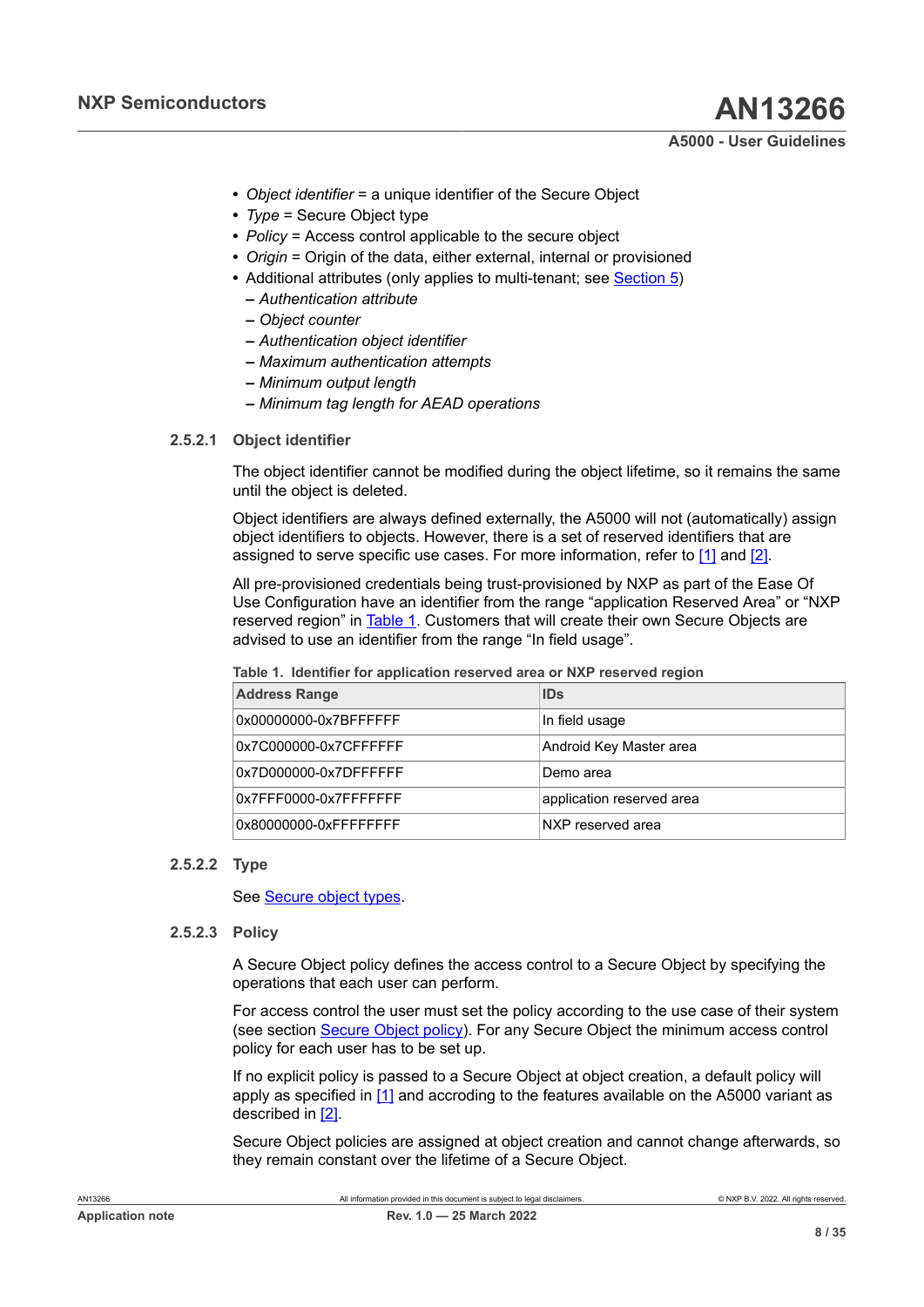#### **2.5.2.4 Origin**

<span id="page-8-0"></span>The origin attribute indicates the origin of the content of a Secure Object: either externally generated, internally generated or if trust provisioned by NXP.

## <span id="page-8-2"></span>**3 A5000 Plug and Trust: Usage out of the box**

## **3.1 Ease of Use Configuration**

<span id="page-8-3"></span>All generic A5000 variants will be offered pre-provisioned according to a profile.

<span id="page-8-4"></span>For more details, refer to [\[2\]](#page-31-2).

## **3.2 Single-tenant protection**

The configurator is responsible to bring the A5000 in a usable state for the end user's application.

The configurator and end user might be the same entity, e.g. a developer for prototyping purpose.

<span id="page-8-1"></span>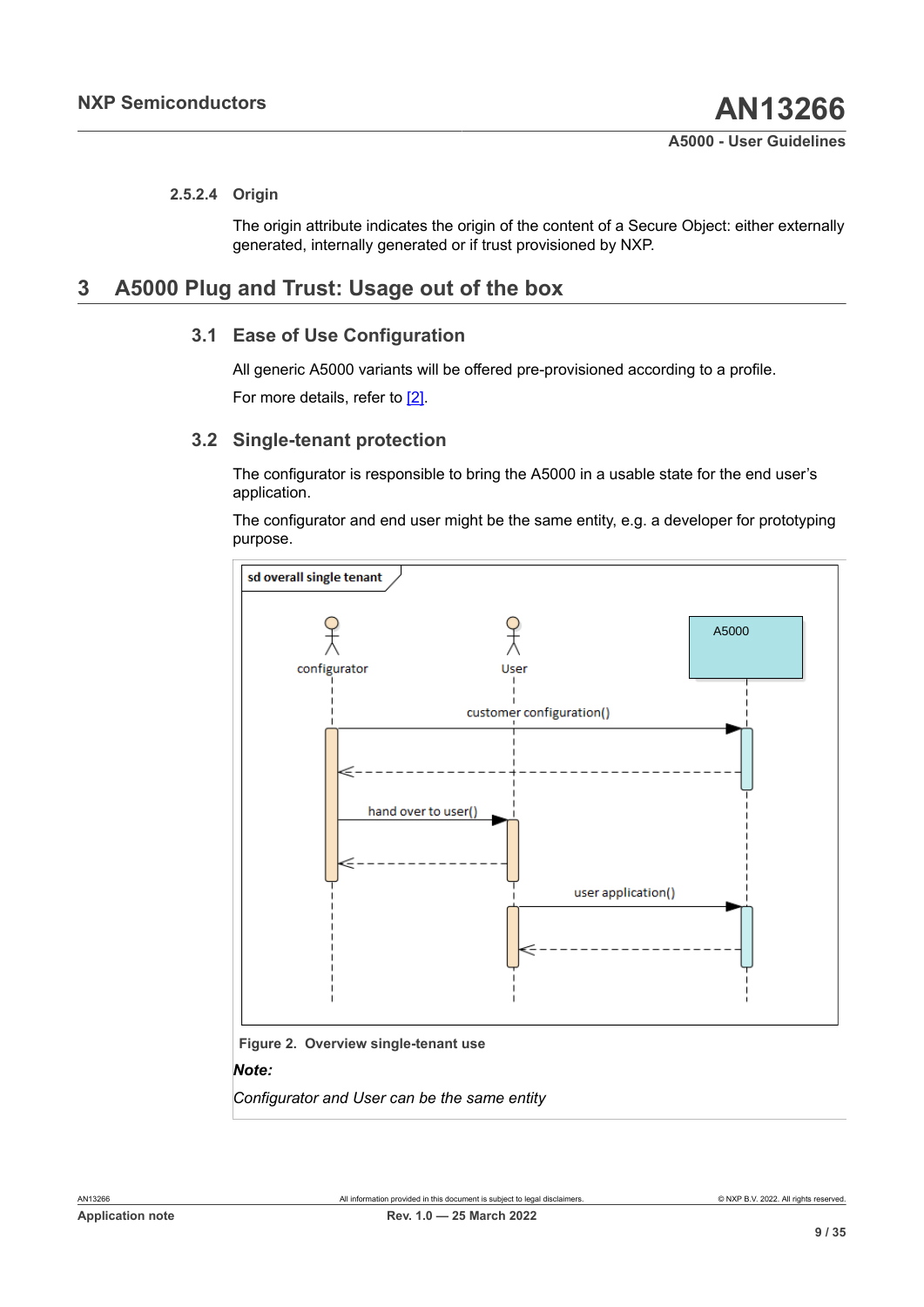## **3.3 How to update Platform SCP keys**

<span id="page-9-2"></span>The Platform default keys are available in [\[2\]](#page-31-2).

SCP03 base keys can be updated as described in [\[9\],](#page-31-3) using the existing DEK key as encryption key for the new keys to be set.

The Plug&Trust Middleware contains an example program to rotate (i.e. update) the Platform SCP03 keys.

The example program – and additional documentation - can be found in the demo folder.

<span id="page-9-1"></span>

### **3.4 Attestation**

<span id="page-9-0"></span>Attestation is a means to prove that the data is within the secure authenticator and for the case of attesting an I2C Controller response, that the data is from the attached I2C bus. The secure authenticator "attests" the *origin* of the data by signing it with a trust provisioned attestation key by NXP. When key or file data are requested by the user, the user can request attestation for the returned data. Attestation is achieved by adding into the response of the requested data the chip unique identifier + freshness (i.e. a random value) + a timestamp (i.e. monotonic counter value) + a signature over the full payload (requested data + unique identifier + freshness + timestamp).

All the generic A5000 variants have an attestation key trust provisioned by NXP. For more details on the configuration profiles of the A5000 refer to [\[2\].](#page-31-2)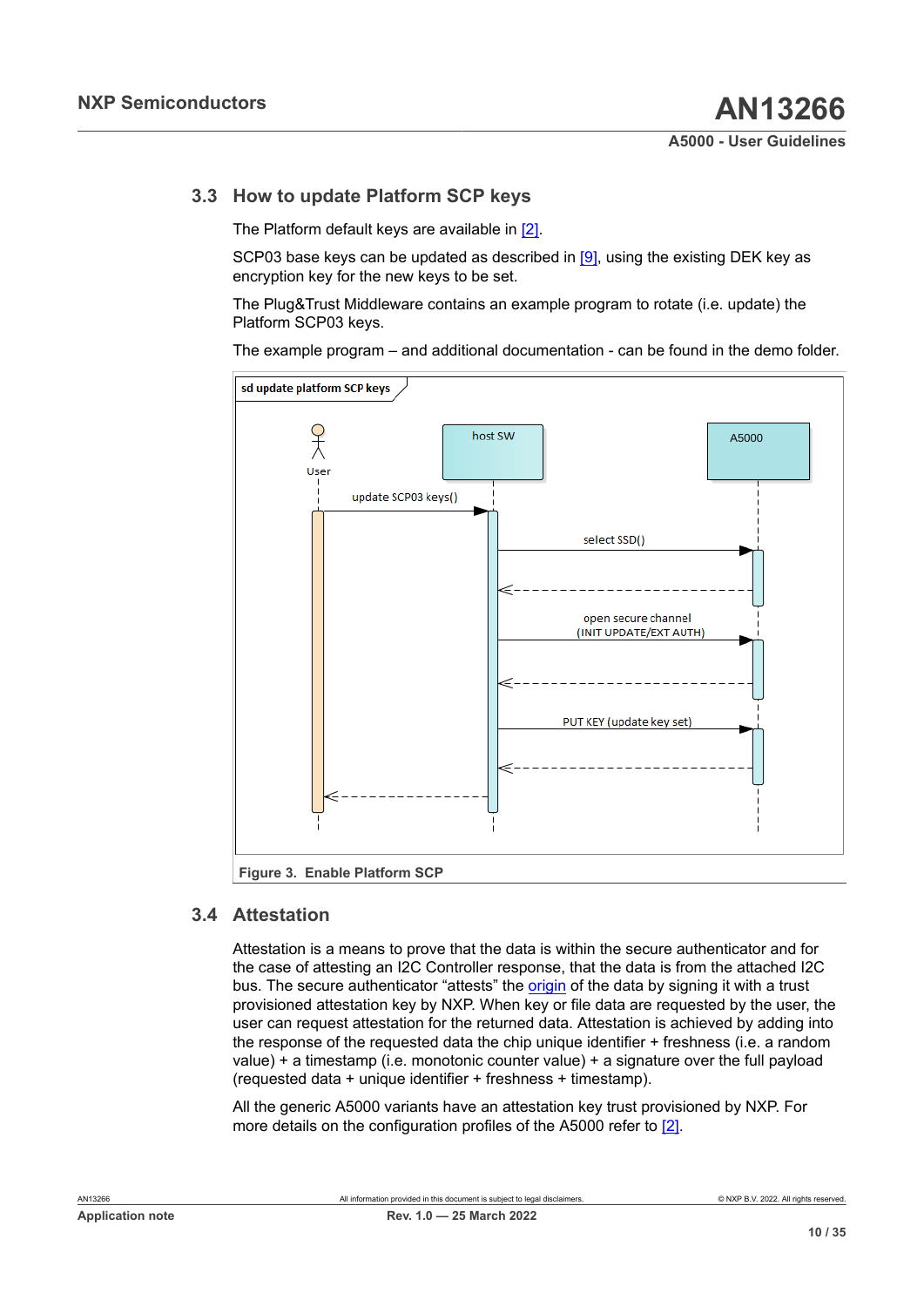The certificate is signed by NXP Root of Trust entity. Attestation requires trust which is ensured by the issued certificate. To verify the validity of the attestation, the signature on the attested object is checked against the attestation certificate.

Security recommendations on attestation are detailed in [Attestation"](#page-22-1).

#### **Use cases**

- 1. Generated Key attestation A5000 can generate keys internally. The attestation mechanism is used to attest that the keys have been generated inside the A5000.
- 2. External Data attestation Customer might inject/provision data inside the A5000. The attestation mechanism can be used to prove that the data has been stored in the secure authenticator without modification.

For more information, see [Attestation of provisioned objects.](#page-13-0)

## <span id="page-10-0"></span>**4 A5000 configuration extendibility**

This chapter provides information to those users and customers who desire to extend the A5000 product or a custom EdgeLock variant with customized keys and credentials besides the Ease Of Use configuration.

Security recommendations for extending A5000 Ease of Use configuration are provided in [Extendibility and Multi-tenant](#page-24-0).

## **4.1 Adding Secure Objects**

<span id="page-10-1"></span>Users can add Secure Objects to the Ease of Use configurations by creating new Secure Objects. During creation, the user needs to assign the object identifier (see [Object](#page-7-1) [identifier\)](#page-7-1). For access control the user must set the policy according to the use case of their system (see section [Secure Object policy\)](#page-22-0). For any Secure Object the minimum access control policy for each user has to be set up.

Users have to choose between persistent and transient Secure Objects (in case both are supported; see [\[1\]](#page-31-0)). Persistent Secure Objects value is always written to NVM while transient Secure Objects value is written into RAM.

For transient Secure Objects, it is possible to export the value (in encrypted form) of the Secure Object to the host controller and later on import the value again, as long as the Secure Object has not been deleted from the A5000. Persistent Secure Objects cannot be exported or imported. Import and Export of a Secure Object requires the policy POLICY\_OBJ\_ALLOW\_IMPORT\_EXPORT to be set. To hamper re-import by unauthorized parties POLICY\_OBJ\_ALLOW\_IMPORT\_EXPORT can be restricted to an authentication credential.

## **4.2 Reserved identifiers**

<span id="page-10-2"></span>To prevent denial of service attacks reserved identifiers for secure objects, which are not pre-provisioned by NXP, MUST be created, preferrably to device individual values.

This is especially important for the following identifiers:

- **•** RESERVED\_ID\_TRANSPORT
- **•** RESERVED\_ID\_FACTORY\_RESET
- **•** RESERVED\_ID\_I2CM\_ACCESS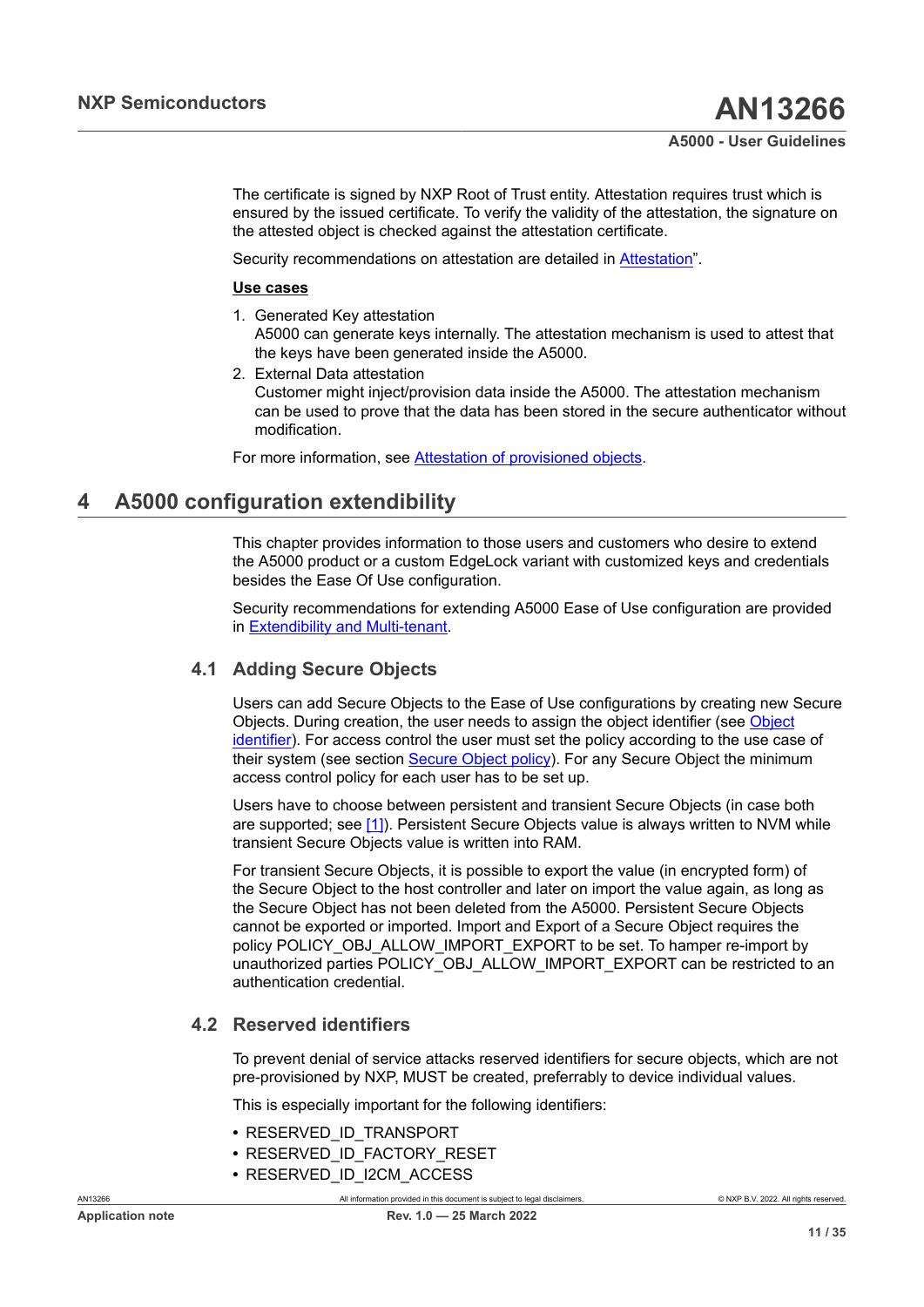#### <span id="page-11-0"></span>**•** RESERVED\_ID\_RESTRICT

## **4.3 Creating Crypto Objects**

By default, users have the possibility to do either cipher, signature or digest operations in one shot, meaning the input data are passed to the A5000 and the output data are returned directly. The A5000 does not keep any state in that case.

However, when users have the need to pass several blocks consecutively to the A5000 for one of those cipher, signature or digest operations, a Crypto Object can be allocated.

A Crypto Object will keep the state of a crypto operation and allow typically to do init/(n times) update/final operations.

## **4.4 Adding an attestation key**

<span id="page-11-1"></span>Customers can provide their own attestation key(s) (and related certificates) to perform the attestation as explained in [Attestation](#page-9-0). These keys must be injected or generated either in an secure environment or via a secure channel.

## **4.5 Adding Cloud Connection keys**

<span id="page-11-2"></span>A5000 Ease of Use configuration can be extended with credentials to onboard and connect securely to various clouds. Customers might decide to use their own PKI and CA.

<span id="page-11-3"></span>More details on this use case can be found in [\[3\]](#page-31-4) and [\[4\].](#page-31-5)

### **4.6 Apply transport lock**

<span id="page-11-4"></span>[Transport](#page-24-1) lock use provides security recommendations to securely use the transport lock.

#### **4.6.1 Simple Use Case**

The transport lock is a secure object which can be used to protect the modules on the logistic chain.

The transport lock MAY be used as tamper seal between entity A and entity B. Entity A applies a lock and share the key with entity B to give authorized access only to entity B. In this case entity B MAY be the final receiver of the devices.

#### **4.6.2 Updatable Transport Lock**

<span id="page-11-5"></span>There might be more than two entities in the logistic chain. In this scenario each entity MAY be both a customer and a configurator.

In the case of a cascade logistic chain, entity A MAY make the Transport Lock updatable.

Receiving entity B can remove the lock of A and update the lock for further entities into the logistic chain.

Entity B MAY apply a specific lock for each entity which will receive the product.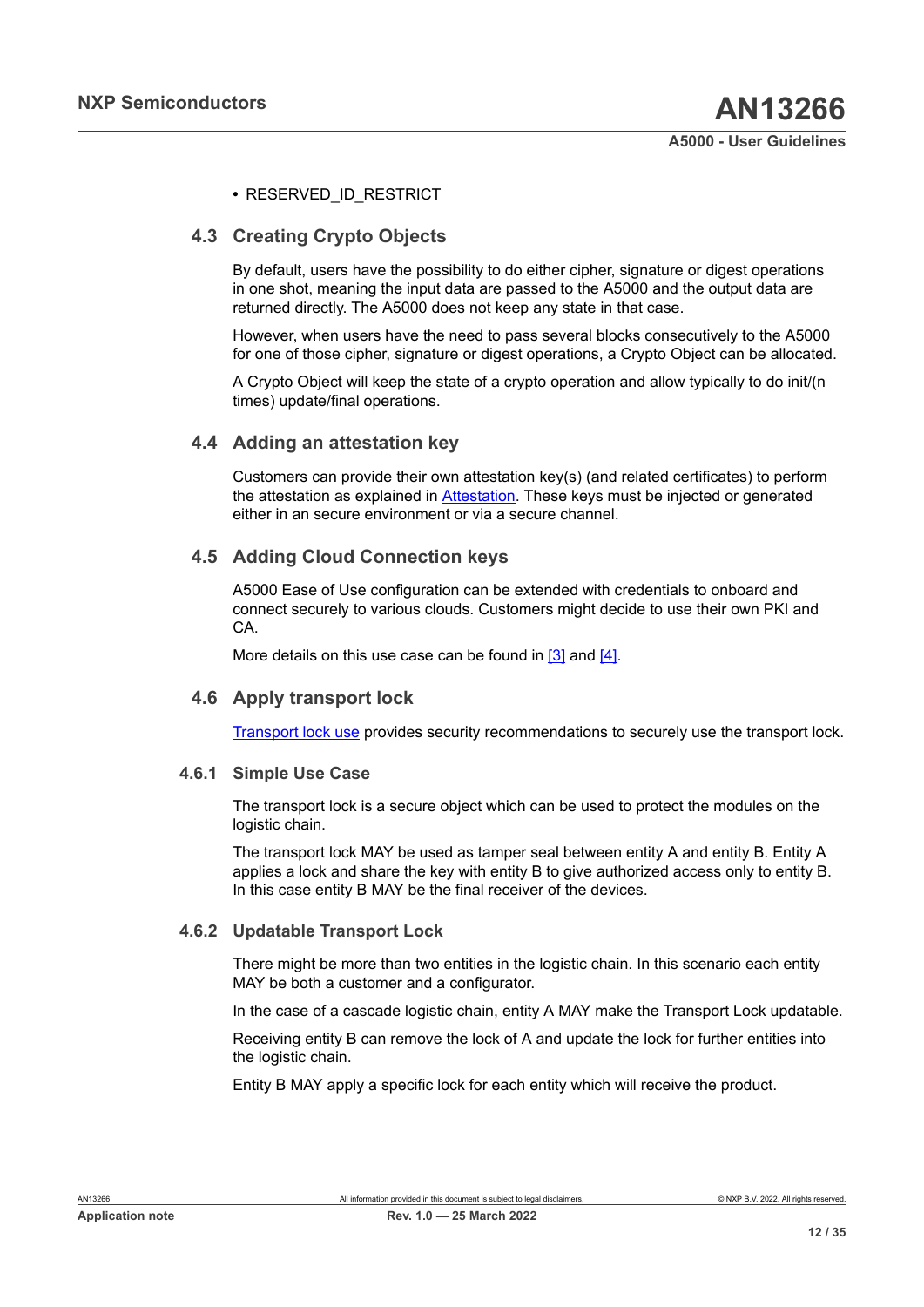## **4.7 Factory reset**

<span id="page-12-0"></span>Factory key reset allows to delete all objects except for those where the origin attribute is configured to "provisioned". This is the case for all keys belonging to the NXP Ease of Use configuration as well as mandatory secure objects such as UUID.

To prevent the unintended deletion of keys the secure object with ID RESERVED\_ID\_FACTORY\_RESET MUST be set.

*Note: Certificates trust provisioned by NXP will be deleted after factory reset.*

<span id="page-12-1"></span>*Note: Platform SCP keys are unaffected by the factory reset procedure.*

## **4.8 Object deletion**

As described above, some of the credentials injected into the Ease of Use configuration, such as the Cloud Onboarding certificates, can be deleted by the customer if desired.

To delete them, the credentials must be overwritten first. This will change the origin from "provisioned" to either "internal" or "external" (depending on the write method) and will allow deletion either via individual deletion or via the [factory reset.](#page-12-0)

*Note: To ensure the correct execution of the deleteAll command, a ReadIDList command or individual CheckObjectExists commands must be performed under the protection of a secure channel (with R-MAC) to ensure the proper deletion of the previously existing object(s). The response must indicate that the object has been correctly deleted.*

### **4.9 Importing external objects**

<span id="page-12-2"></span>*Note: The APDU "ImportExternalObject" must not be used without first contacting NXP to avoid potential problems. If you have used or plan to use the APDU "ImportExternalObject," please make sure you contact your NXP representative.*

Users might import credentials using importExternalObject or writing to a new object using either application-SCP03 or ECKey session.

ImportExternalObject, same as WriteSecureObject, can be performed by any party as long as not disabled by DisableSecureObjectCreation or TransportLock. The A5000 keypair (ID 0x7FFF0202, RESERVED\_ID\_EXTERNAL\_IMPORT) is provisioned already by NXP as specified in [\[2\].](#page-31-2) The public key of the external party needs to be inserted as authentication object into any other chosen secure object ID, to use this feature.

Any command to write or update a credential can be sent. In addition to an unprotected command, ImportExternalObject commands are signed, encrypted and implicitly authenticated.

The APDUs for ImportExternalObject can be replayed. Access control via policies and/or versioning of the SecureObject can be used to restrict this.

Note that APDU "WriteECKey" does not check consistency of the components being written. Also, the APDU does not check P1\_KeyType when executed on an existing object.

APDU "WriteSecureObject", when executed on an existing object, does not serve with attribute checks for "Authentication indicator", "Minimum tag length for AEAD operations", "Minimum output length" or "Maximum authentication attempts". The policy check of APDU "WriteECKey" does not cover verification of the existing ECKey object's curve.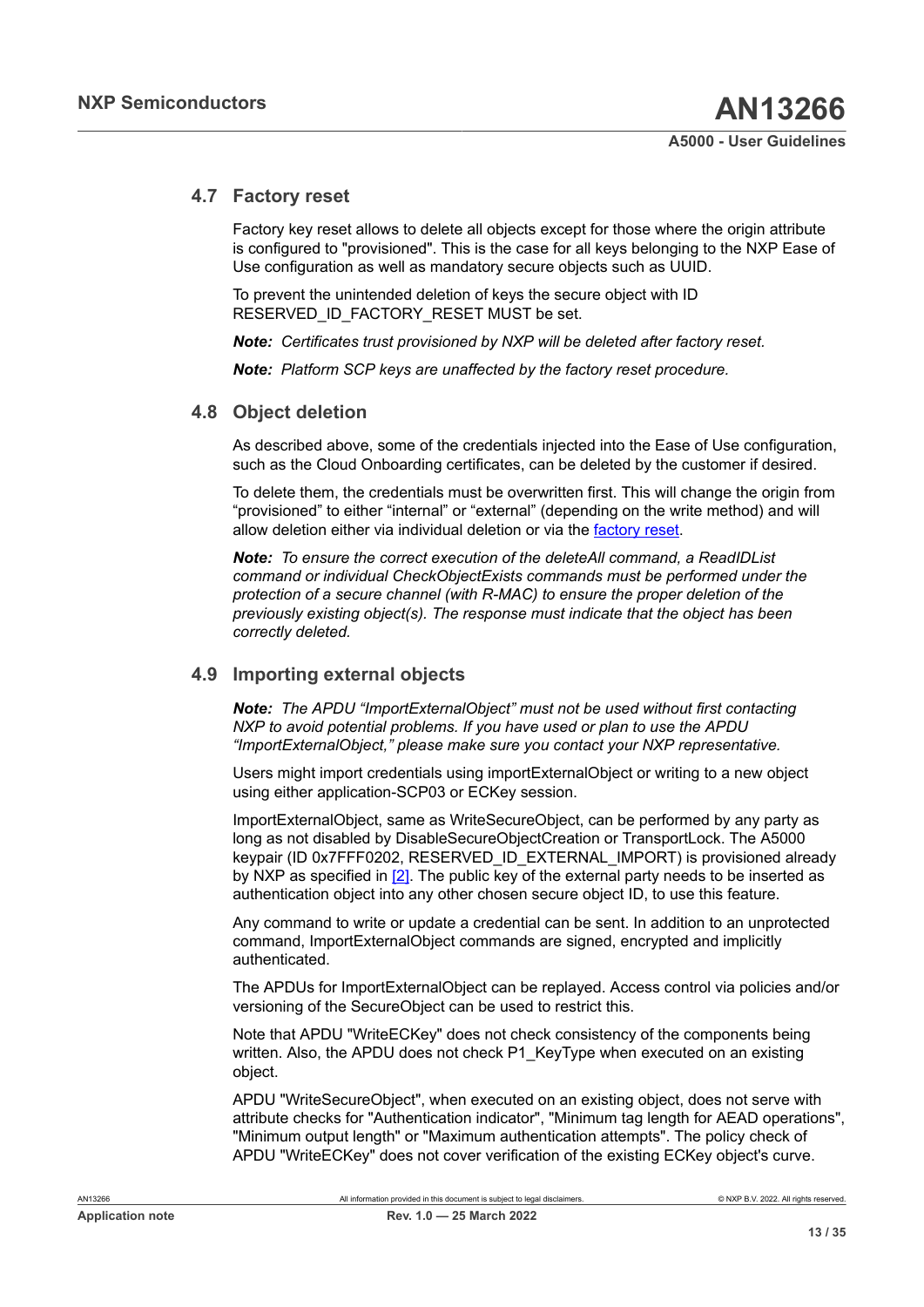## <span id="page-13-2"></span>**4.10 Single-tenant use cases**

#### **4.10.1 Cloud Connection**

<span id="page-13-3"></span>The Ease of Use configuration can be used to onboard and connect securely to various clouds as explained in the Cloud onboarding AN of A5000. More details on connections to specific clouds can be found on the related Application Notes of SE05x:

- **•** [SE05x for secure connection to Azure IoT Hub](#page-31-4)
- **•** SE05x for secure [connection](#page-31-5) to AWS IoT Core
- **•** [SE05x for secure connection to GCP](#page-31-6)
- <span id="page-13-4"></span>**•** SE05x for secure [connection](#page-31-7) to IBM Watson IoT

#### **4.10.2 Device to Device Authentication**

Every A5000 product variant comes pre-provisioned with credentials which can be used for Device to Device authentication.

<span id="page-13-0"></span>More details on the use case can be found in [\[7\].](#page-31-8)

#### **4.10.3 Attestation of provisioned objects**

Note that for attestation, the key pair that performs the attestation (i.e. signing) needs to be part of a trusted certificate chain.

<span id="page-13-1"></span>

#### **4.10.4 User application**

<span id="page-13-5"></span>Any command can be sent in the default session (no authentication to the application nor command wrapping are needed).

Data are encrypted and protected by Platform SCP.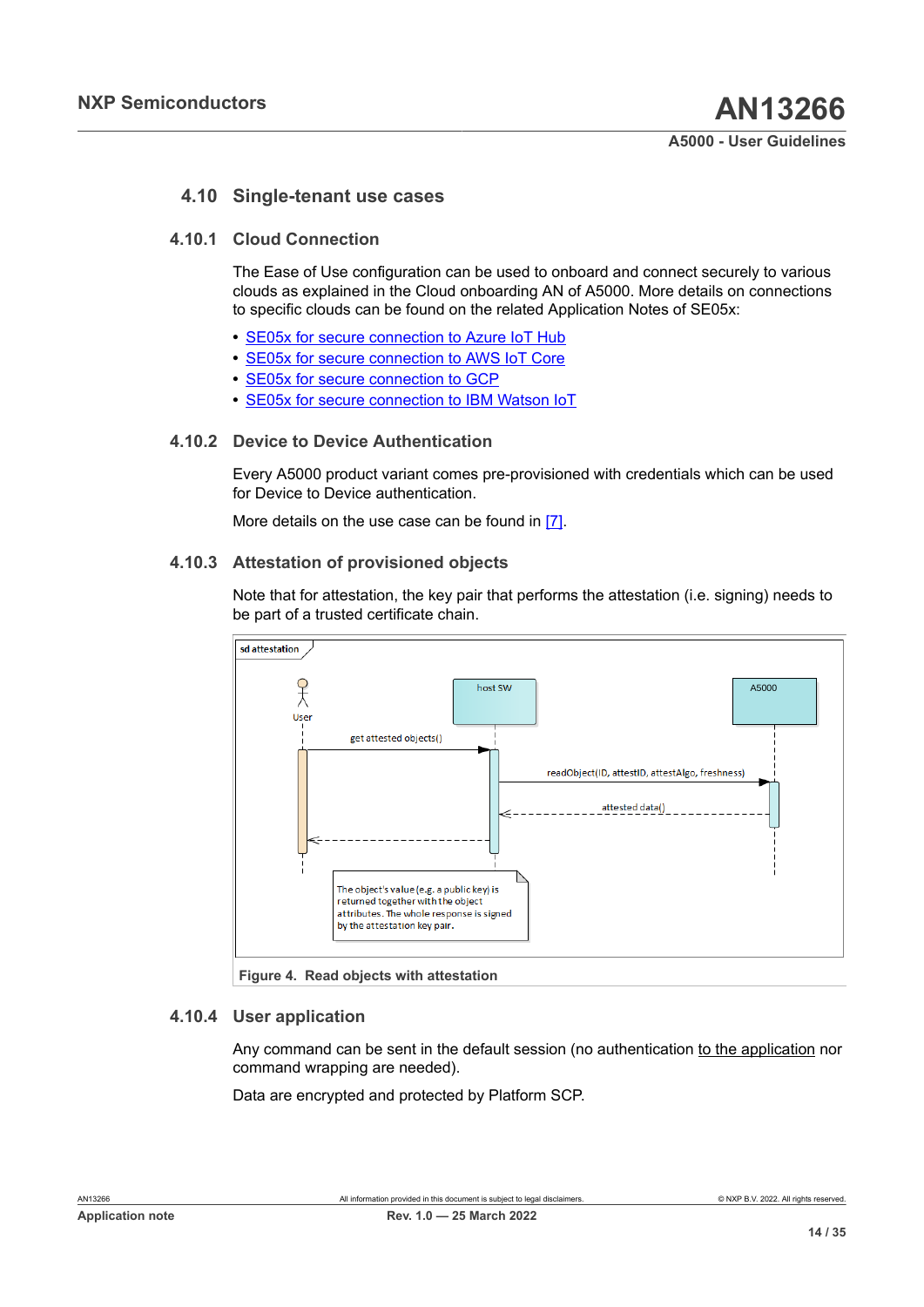<span id="page-14-1"></span>

## <span id="page-14-0"></span>**5 Multi-tenant use of A5000**

## <span id="page-14-2"></span>**5.1 A5000 features for multi-tenant use**

## **5.1.1 Authentication Objects**

<span id="page-14-3"></span>An Authentication Object is a specific Secure Object that allows users to mutually authenticate against the A5000 application. In that sense the value of the object is protecting access to the A5000.

Users who use an Authentication Object to authenticate against the A5000 application are referred to as *bound* users (as opposed to the *unbound* user).

### **5.1.1.1 Authentication Object Creation**

<span id="page-14-4"></span>The entity that creates the Authentication Object is referred to as the *authentication object owner*. The owner can be a single entity or multiple entities (whoever knows the value of the Authentication Object's value).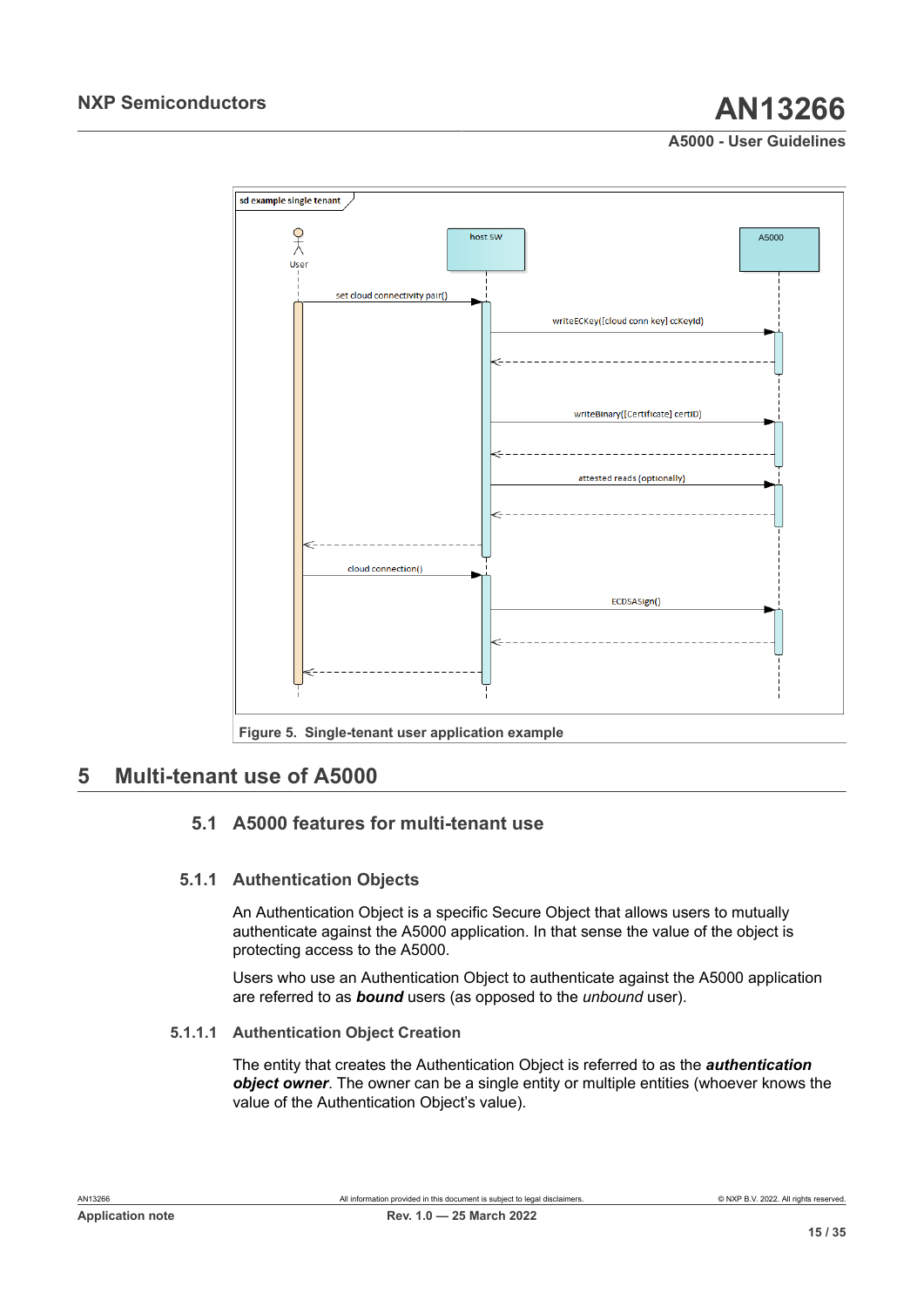<span id="page-15-1"></span>

## **5.1.2 Sessions**

<span id="page-15-0"></span>The A5000 allows to open a **session** with any of the following Secure Objects:

- **•** userID (to open a UserID session)
- **•** AES128 key (to open a SCP03 session)
- **•** ECKey pair or EC public key (to open a ECKey session)

UserID sessions are using communication in plain, whilst SCP03 or ECKey sessions rely upon SCP03 secure messenging and therefore provide end-to-end protection (see: [security recommendation.](#page-26-0)

If a user opens a session:

- **•** the access rights for the unbound user do not longer apply
- **•** the user will become known by the Authentication Object ID that was used to open the session and becomes a *bound* user.

By default, if a SCP03 or ECKey session is established, **application level SCP** will apply end-to-end for this particular session. On application level SCP is using SCP03 secure messaging; the difference between an SCP03 and a ECKey session is the authentication method, where SCP03 is based on symmetric crypto and ECKey is using asymmetric crypto for the authentication.

[Authenticated User Session](#page-25-0) provides recommendations for a secure use of sessions.

Note that in cases where Platform SCP is used, the application level SCP is wrapped inside of the Platform SCP channel, see: [\[1\]](#page-31-0).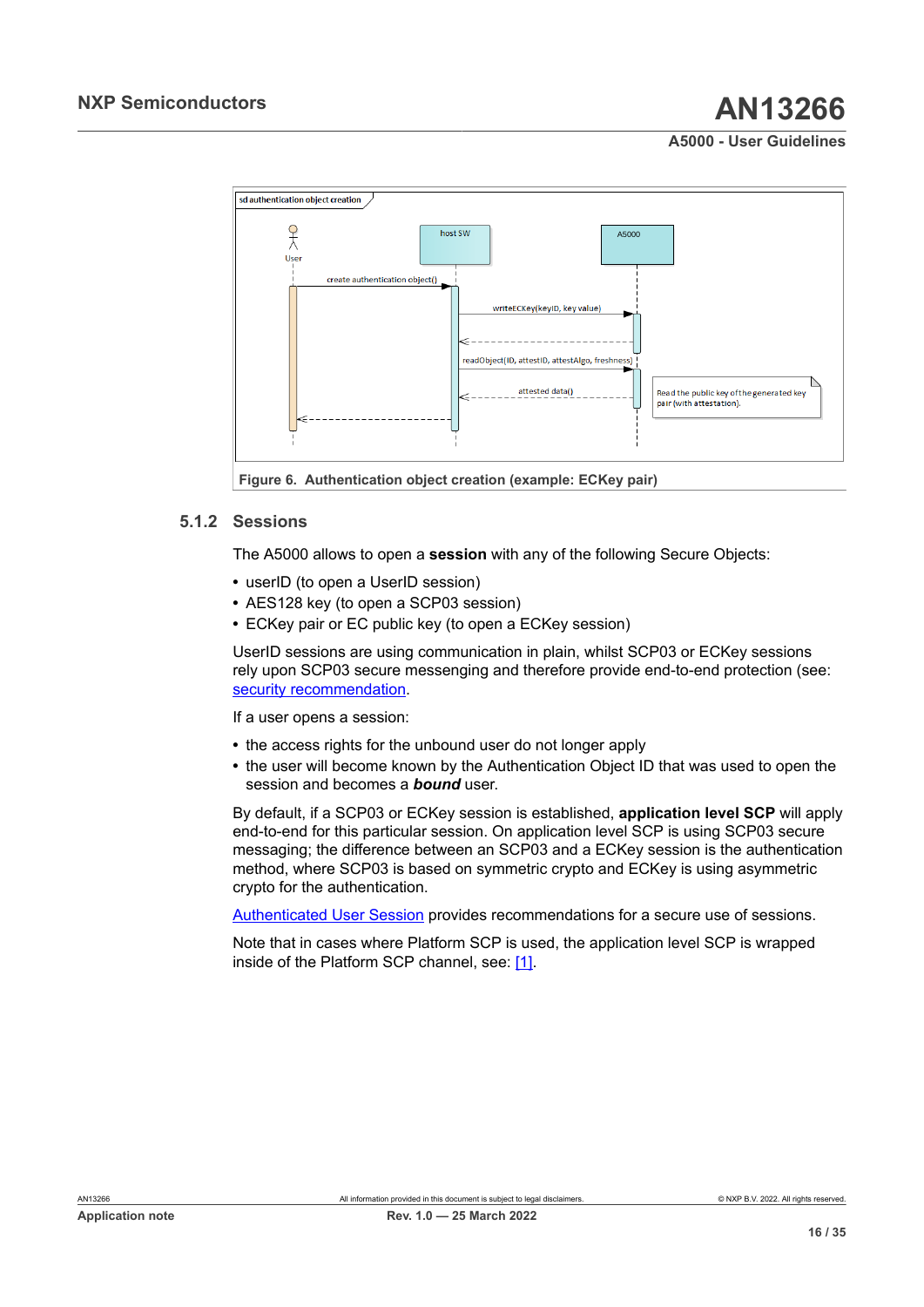<span id="page-16-0"></span>

**Figure 7. Example APDUs in ECKey session without Platform SCP**

<span id="page-16-1"></span>

|                                 | <b>C-APDU</b> | 00 A4 04 00 10 A0 00 00 03 96 54 53 00 00 00 01 03 00 00 00 00 00 |
|---------------------------------|---------------|-------------------------------------------------------------------|
| <b>GPSelect</b>                 | <b>R-APDU</b> | 03 01 00 3F FF 01 0B 90 00                                        |
| <b>GP INITIALIZE UPDATE</b>     | <b>C-APDU</b> | 80 50 30 00 08 08 1B 12 E1 07 B1 E8 05                            |
|                                 | <b>R-APDU</b> | 00 00 74 74 6E 6E 00 2A 90 00                                     |
| <b>GP EXTERNAL AUTHENTICATE</b> | <b>C-APDU</b> | 84 82 33 00 10 9B E7 77 AE F6 27 67 BA 37 33 19 12 C9 4E 3B B1    |
|                                 | <b>R-APDU</b> | 90 00                                                             |
| GetRandom                       | <b>C-APDU</b> | 84 04 00 49 18 1C 26  EE 2B 55                                    |
|                                 | <b>R-APDU</b> | DD 8B 2B FO EF 04 90 00                                           |

<span id="page-16-2"></span>**Figure 8. Example APDUs with Platform SCP (no application session)**

#### **5.1.2.1 Session policies**

Besides Secure Object policies, the user can also assign a policy to a session. If a policy is passed as argument during session creation, the session will be limited in its lifetime by the number of APDUs that are sent within the session. So the user passes the maximum number of APDUs and when this maximum is reached, the session is broken down and the user is no longer authenticated.

Note that the user can call SessionRefresh to extend the lifetime of a session.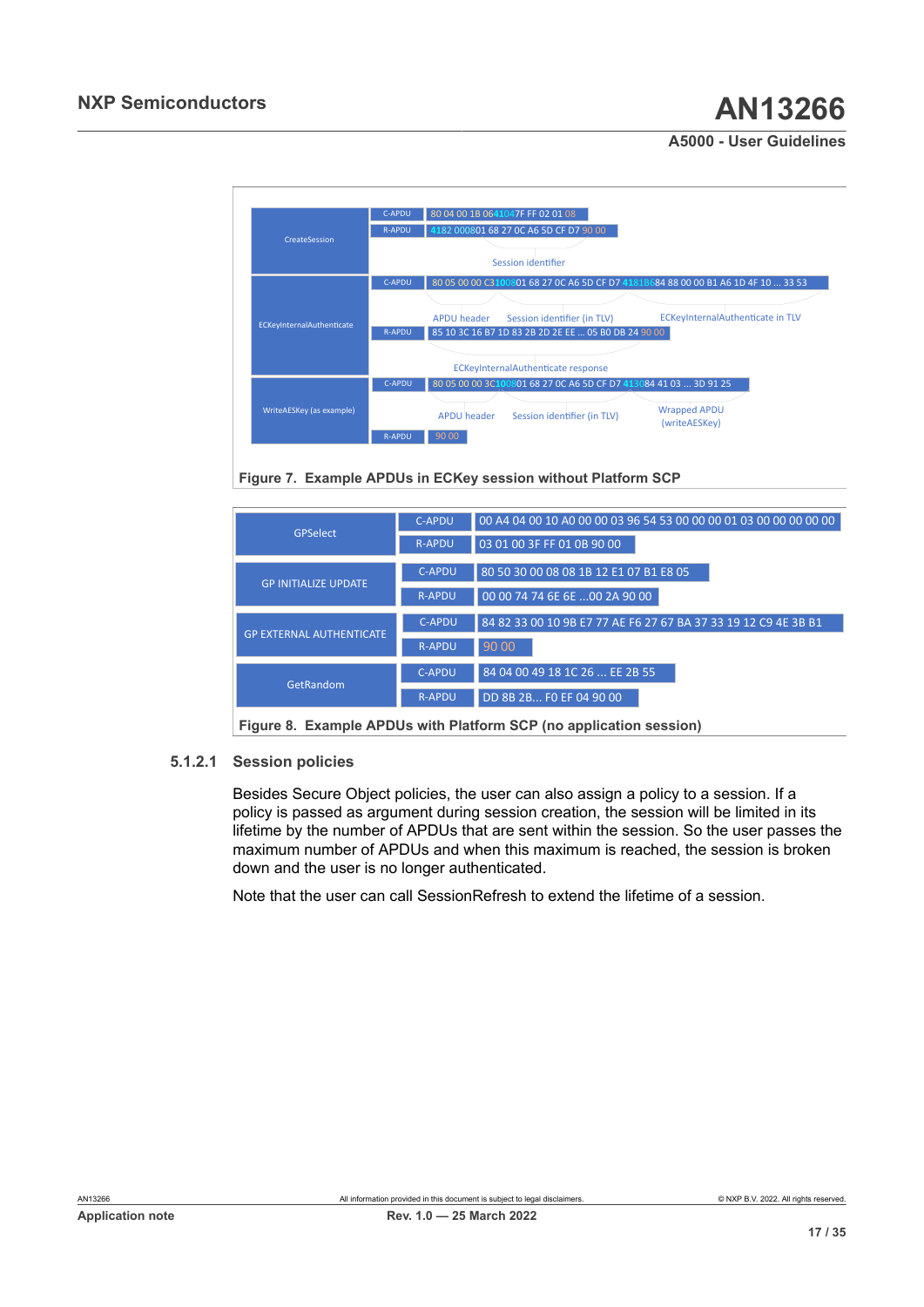<span id="page-17-1"></span><span id="page-17-0"></span>

### **5.1.2.2 Example UserID session**

### **5.1.2.3 Example SCP03 session**

<span id="page-17-2"></span>Here the SCP03 protocol as defined in Global Platform (Card Specification v 2.2 – Amendment D) is used. The Global Platform SCP03 session is encapsulated within an application session as shown in the picture below and is then called "application SCP03 session".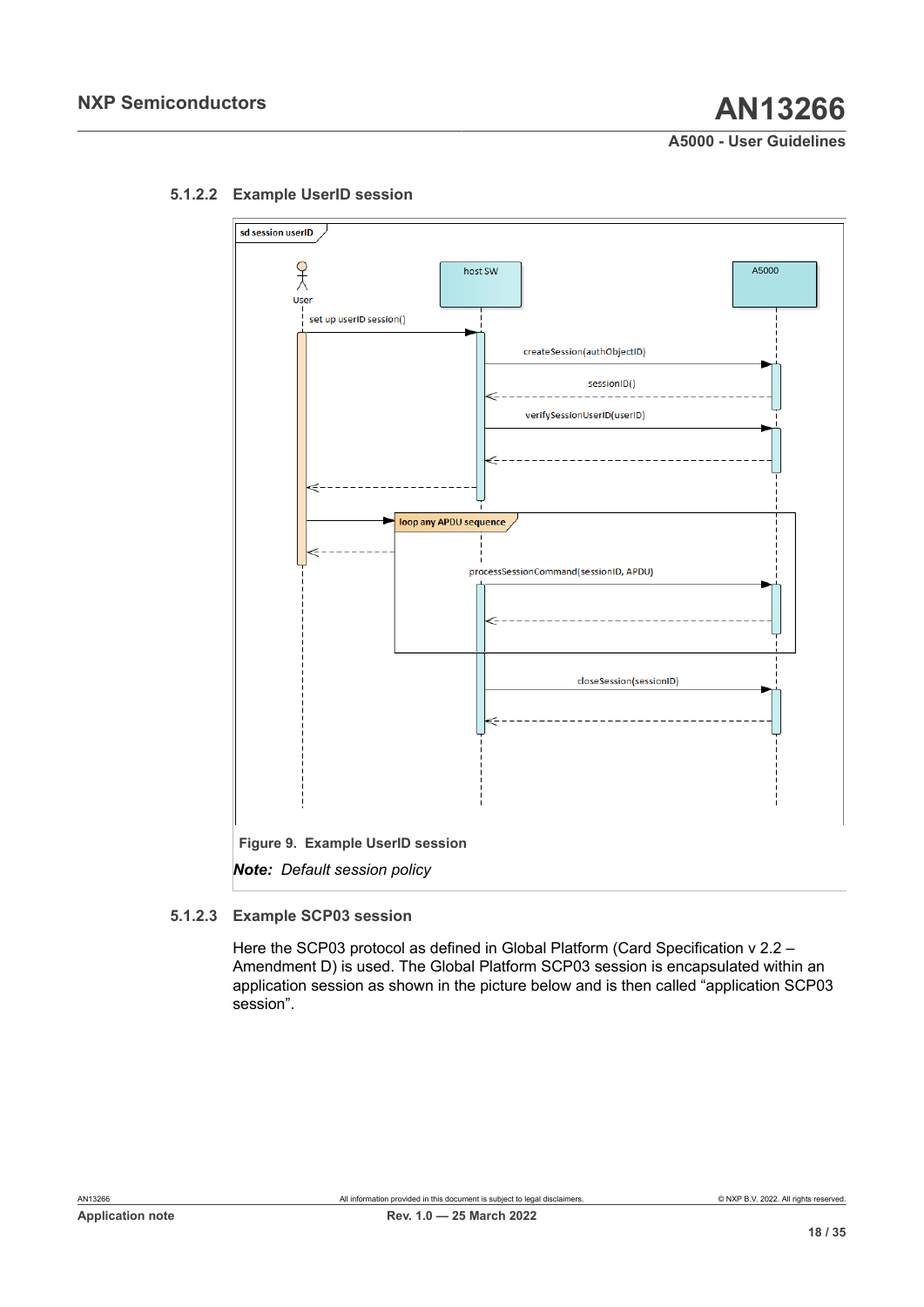<span id="page-18-0"></span>

#### **5.1.2.4 Example ECKey session**

<span id="page-18-1"></span>ECKey sessions uses ECKeys stored in the A5000 to open an bound user session. The authentication is done using the asymmetric ECKey and the session is encrypted using the SCP03 protocol. The ECKey authentication is defined in [\[1\]](#page-31-0).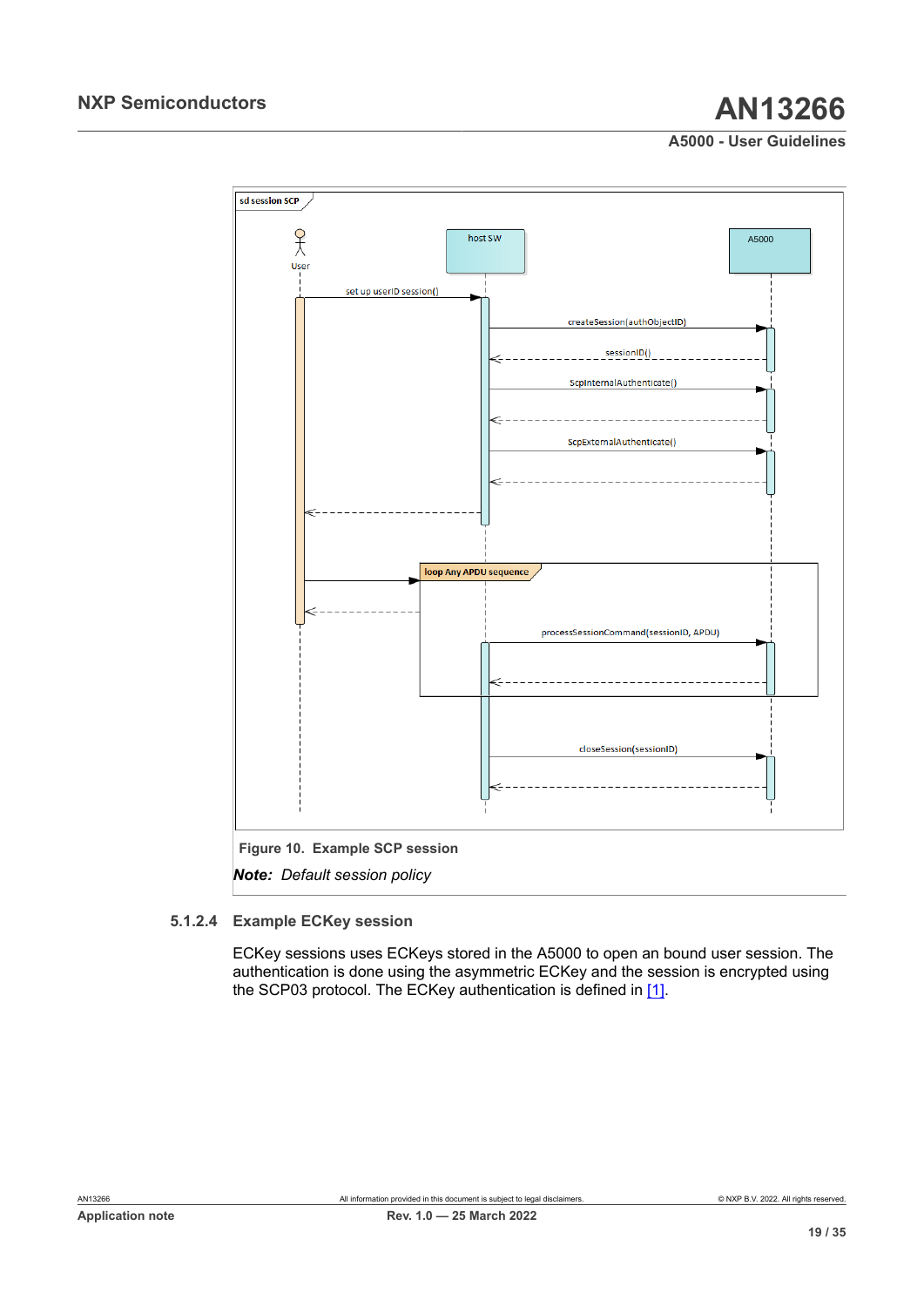<span id="page-19-1"></span>

### **5.1.3 Secure Object policies for multi-tenant use**

<span id="page-19-2"></span>When multiple users are configured or expected, the Secure Object policies need to be set up to allow the right users to perform the right operations (and forbid to the wrong user).

As a (simple) example, there could be a mapping of users to object policies as follows:

<span id="page-19-0"></span>

|  |  |  |  |  |  | Table 2. Secure Object policies for multi-tenant use |
|--|--|--|--|--|--|------------------------------------------------------|
|--|--|--|--|--|--|------------------------------------------------------|

|                         | User A  | User B  |
|-------------------------|---------|---------|
| POLICY OBJ ALLOW DELETE | Granted | Denied  |
| POLICY OBJ ALLOW READ   | Granted | Granted |
| POLICY OBJ ALLOW WRITE  | Granted | Denied  |
| POLICY OBJ ALLOW SIGN   | Denied  | Granted |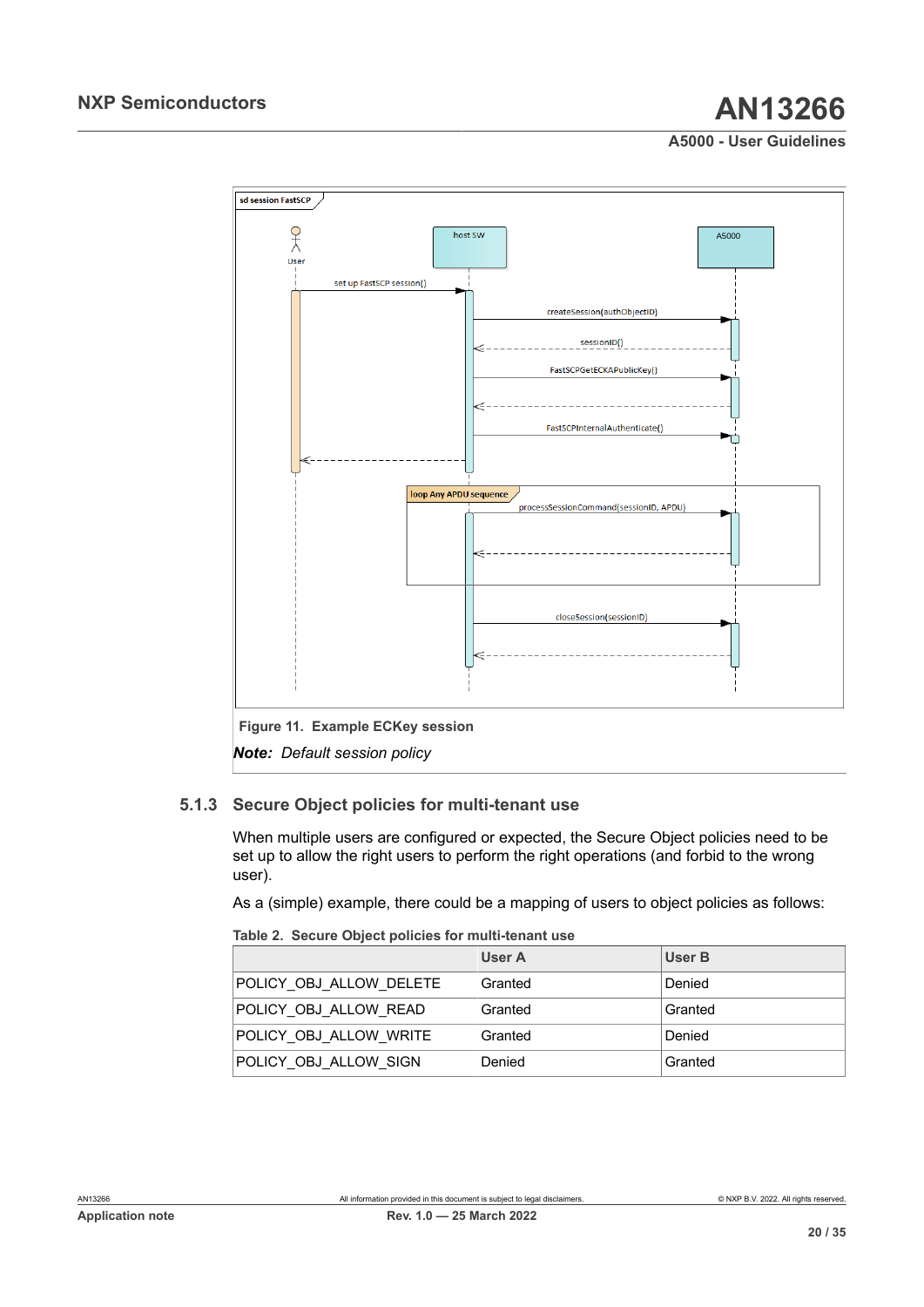## <span id="page-20-1"></span>**6 Trust Provisioning**

This chapter focuses on the credentials provisioning.

[Credentials provisioning](#page-26-1) provides recommendations on how to provision credentials in A5000 in a secure manner.

### **6.1 Trusted or untrusted environments**

<span id="page-20-2"></span>The provisioning phase of the device is critical to the security of the product, since sensitive data and key material are being generated on or injected into the A5000.

A device can operate in different types of environments:

- **• Trusted environment** a trusted environment is a secured environment under control of a trusted party. The level of security depends on the environment and should be set appropriate to the threats and security objectives relevant to the device and its assets
- **• Non-trusted environment** a non-trusted environment is an unsecured environment and no control can be applied to it.

## **6.2 A5000 Trust Provisioning**

<span id="page-20-0"></span>The IoT device identity should be unique, verifiable and trustworthy so that device registration attempts and any data uploaded to the OEMs servers can be trusted. The A5000 is designed to provide a tamper-resistant platform to safely store keys and credentials needed for device authentication and registration to OEMs cloud service. Leveraging the A5000 security IC, OEMs can safely authenticate their devices without writing security code or exposing credentials or keys.

The following options are available for provisioning the EdgeLock A5000 security IC:

- **•** EdgeLock 2GO Ready: Every EdgeLock A5000 product variant comes pre-provisioned with keys which can be used for all major use cases, including device-to-device authentication.
- **•** EdgeLock 2GO Custom: NXP offers a customization service for injecting the credentials that you need during the A5000 IC manufacturing. Please contact NXP for more information on this service.
- **•** EdgeLock 2GO Managed: NXP offers a cloud service for remotely configurating your A5000. EdgeLock 2GO Managed is a secure and flexible way for provisioning the keys and certificates required on your devices and to manage the lifecycle of your device credentials. You can find more information and request an evaluation account at www.nxp.com/EdgeLock2GO .
- **•** EdgeLock A5000 provisioning by OEMs, distributors or third-party partners: OEMs can provision EdgeLock A5000 on their own or select a distributor or third-party partner for provisioning the A5000.

## <span id="page-20-3"></span>**7 Security Recommendations**

This chapter describes requirements and recommendations which have to be followed to use the production in a secure manner. Not complying bears a risk of security gaps.

"Must", "should" and "may" are used in compliance with RFC2119 (see [\[8\].](#page-31-9))

**• Must** indicates an absolute security requirement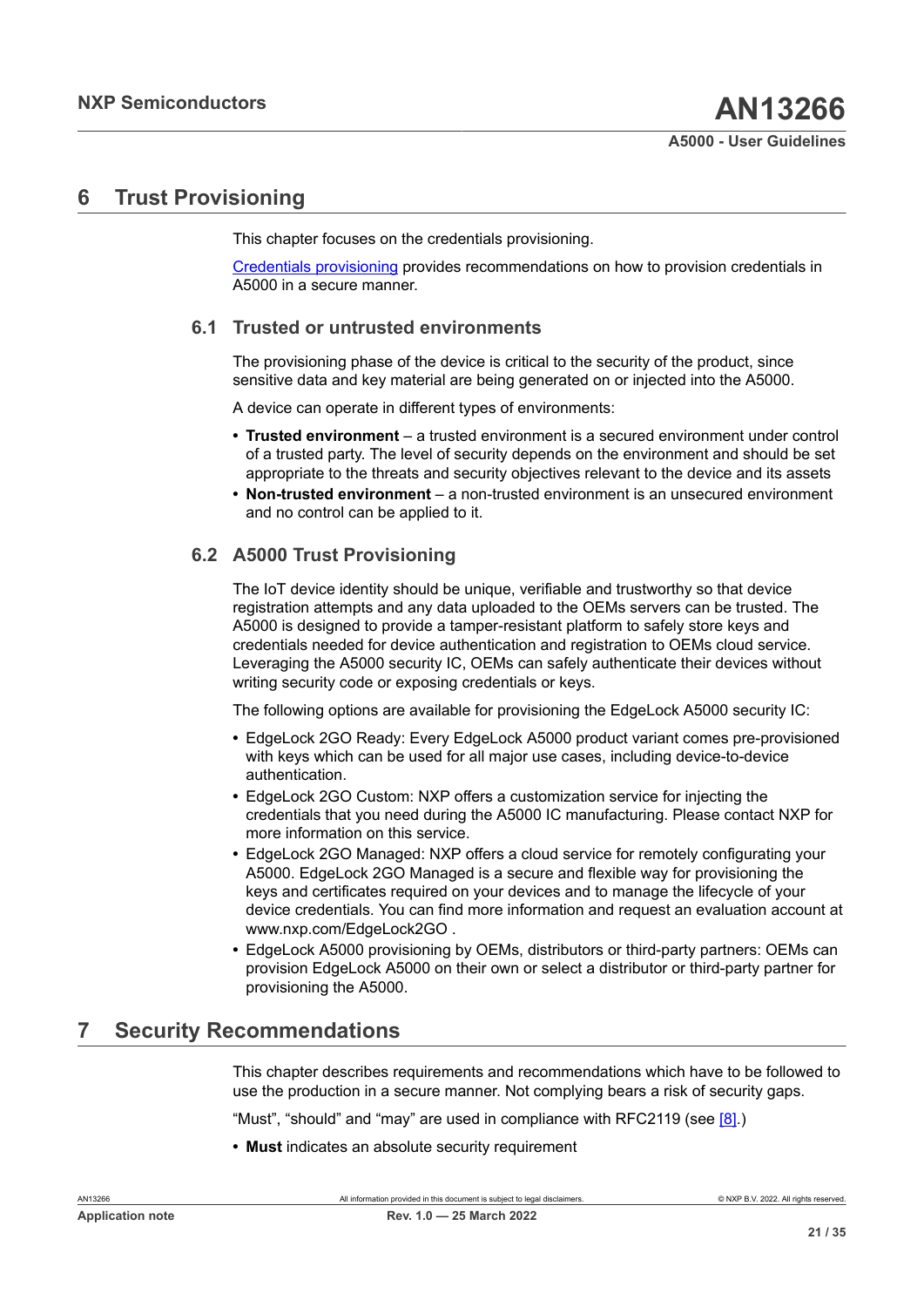- **• Should** indicates a security recommendation, meaning there may exist valid reasons in particular circumstances to ignore a particular item
- <span id="page-21-0"></span>**• May** mean that an item is optional

## **7.1 Generic recommendations (all use cases)**

#### **7.1.1 Platform and application level SCP**

#### <span id="page-21-1"></span>**Either Platform SCP or application level SCP MUST be used to protect locally against eavesdropping and malicious command injection.**

In operation stage the secure authenticator MUST be configured to mandate platform SCP or mandate application level SCP by secure object policy. In order to guarantee confidentiality and integrity on the APDU interface the full security level, which means command and response MAC and encryption (see APDU specification) MUST be enabled. The NXP PlugAndTrust MW uses the full security level by default.

Confidentiality, integrity and authenticity of the host SCP key set MUST be enforced as required during provisioning of the keys, outside of secure authenticator, in the host and its memories.

- **•** Access control on host keys MUST be enforced when available, or any mechanism that protects the keys from being disclosed
- **•** Further security properties MUST be preserved by environmental measures.

#### **Default SCP keys MUST be updated at first use of the product. It is recommended to use die individual keys to allow a mutual binding between the host and the secure authenticator.**

#### **Confidentiality, integrity and authenticity of the SCP key set MUST be enforced as required during provisioning of the keys, outside of A5000, in the host and its memories.**

- **•** SCP keys MUST be stored securely in the host. With PlatformSCP it is recommended to only have the encryption (ENC) and macing (MAC) keys stored on the host while having the data encryption (DEK) key, which is used to update the keyset within the A5000, not stored on the host. For more information on the intended usage and details of the cryptographic keys used with Platform SCP please refer to [\[9\]](#page-31-3).
- **•** Access control on host keys MUST be enforced if available, or any mechanism that protects the keys from being disclosed.
- <span id="page-21-2"></span>**•** Further security properties MUST be preserved by environmental measures.

### **7.1.2 Initial State**

**Upon reception of A5000, the authenticity of the provisioned Secure Objects MAY be checked by reading the Trust Provisioned flag of the Secure Object.**

**•** The presence of the Trust Provisioned flag ensures the secure object has been securely provisioned by NXP.

**During A5000 lifecycle, the authenticity of the provisioned secure objects MAY be checked by reading the Secure Object content with attestation mode.**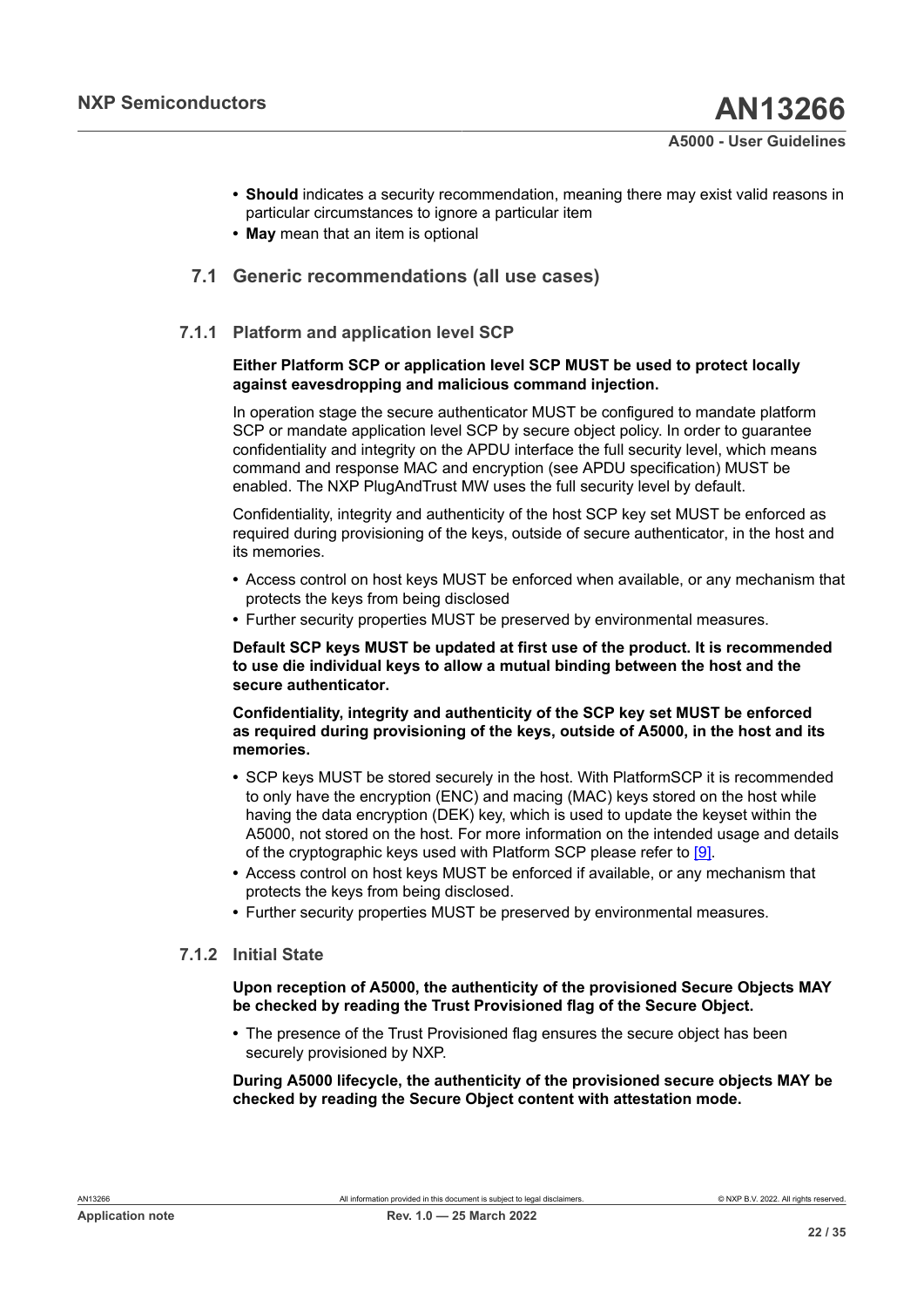#### <span id="page-22-1"></span>**7.1.3 Attestation**

#### **7.1.3.1 Attestation keys**

<span id="page-22-2"></span>Secure Objects used for attestation MUST have the POLICY\_OBJ\_ALLOW\_ATTESTATION explicitly set and MUST NOT have the Policy rule POLICY\_OBJ\_ALLOW\_SIGN or POLICY\_OBJ\_ALLOW\_DECRYPT set.

When an attestation key is used the attestation key MUST be trusted (e.g. by validating the certificate chain associated with the public key)

It is recommended to use a pre-provisioned secure object for attestation and check the integrity of the key with an existing certificate. This is the case for credentials trust provisioned by NXP, indicated by the ORIGIN\_PROVISIONED and related certificates.

<span id="page-22-3"></span>Note: The product variant "C" comes with a certificate for the attestation key preprovisioned.

### **7.1.3.2 Read with attestation**

When reading with attestation, all returned fields MUST be checked for each attestation to prevent reuse of attestation.

- **•** The attestation signature MUST be verified with a trusted attestation key.
- **•** The timestamp field for consecutive attestations MUST be checked to be consecutive. Note: the timestamp must never have a value lower than the one from the previous attested read.
- **•** The freshness (user input) in the C-APDU MUST be unique/random.
- **•** The object id, type and object attributes MUST be compared against expectation.

The attested read to an ECKey object does not give evidence on correctness of the private key. The attested read to an ECKey object does not give evidence on correctness of the keys curve.

#### **7.1.3.3 Distinguishing between Attestation Responses**

<span id="page-22-4"></span>To distinguish an attestation response of an application version equal or higher than 7.0 from a previous version the TAG\_TS (0x4F) of the timestamp shall be used. If TAG\_TS (0x4F) is present in a validly signed attestation response it indicates an attestation response of application version equal to or higher than 7.0.

Note that TAG\_ATT\_SIG (0x52) is not part of the signed content and MUST NOT be used to descriminate versions.

#### **7.1.4 Secure Object policy**

#### <span id="page-22-0"></span>**If access control to a Secure Object is required the user MUST set the policy of the object.**

- **•** NXP defined the default policy without considering any end use case application. It is solely responsibility of the developer to assess whether such policy can be used in their application. NXP recommend to set the policy according to needs and security of the end application.
- **•** It is not recommended to use the default policy as NXP intended it for prototyping and it will therefore allow more access rights to credentials than necessary for the particular use case.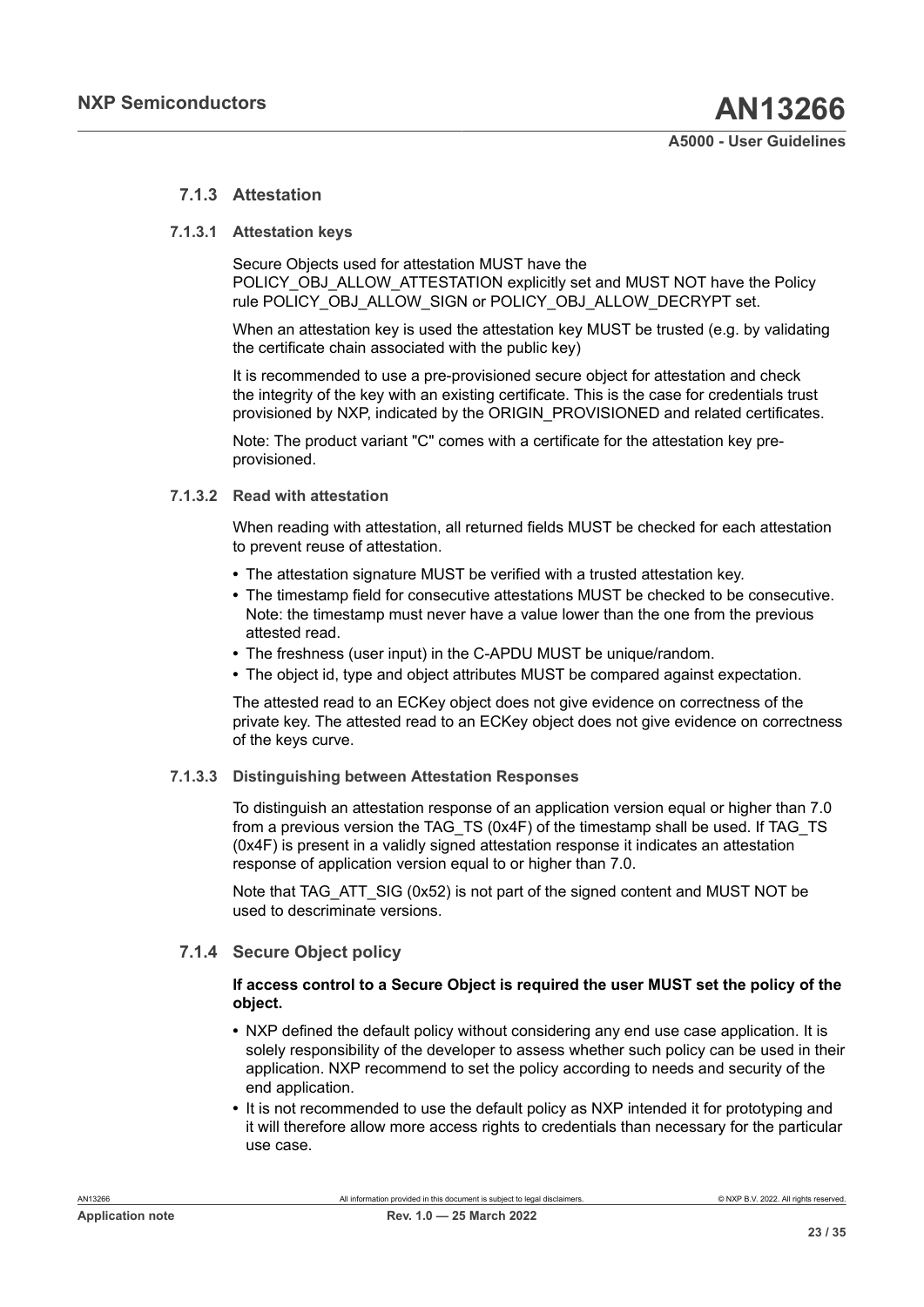**•** For access control the user must set the policy according to the use case of their system (see section Secure Object policy). For any Secure Object the minimum access control policy for each user has to be set up.

#### **7.1.5 Key usage**

<span id="page-23-0"></span>It is recommended to use a key only for one dedicated purpose (e.g. signature creation, encryption or decryption) and to not mix use cases such as:

- **•** Signature of data
- **•** Certificate signing
- **•** key encipherment
- **•** data encipherment
- **•** key agreement

Example: A key used for message decryption shall not be used for signature generation. This is independent of the low level crypto operations allowed for the key, which can be the same operation.

Example: An AES key used for data encipherment shall not be used for signing data using CMAC.

#### **7.1.6 Key Derivation Functions**

<span id="page-23-1"></span>When a function allows optionally output to be stored into a target object instead of returning via the R-APDU, the POLICY\_OBJ\_FORBID\_DERIVED\_OUTPUT can be applied on the source object to prevent output being returned to an external party and as such mandate the use of a target object on the A5000. For more details see [\[1\]](#page-31-0)

When a Key Agreement and a Key Derivation Function are combined in succession, while the intermediate result remains on the A5000, (e.g. ECDHGenerateSharedSecret followed by an HKDFExtractAndExpand) to avoid manipulation as well as execution of different intermediate commands during the entire processing, it MUST be executed within a session.

A target object used in TLSCalculatePreMasterSecret with key exchange algorithm ECDHE\_PSK cannot be protected against manipulations by setting ALLOW\_DERIVED\_INPUT, which is verified against only one of the two source objects. Protection of such target object against manipulations could instead be achieved with POLICY\_OBJ\_REQUIRE\_SM, with restricting ALLOW\_DERIVED\_INPUT to an authentication object or by mandatory Platform SCP.

In case function HKDF shall return a derived secret into a target object, related source object can be assigned with a minimum output length in its attributes to preserve confidentiality of this derived secret.

An ECKeyPair used as source object in TLSCalculatePreMasterSecret for key exchange algorithm ECDH or ECDHE\_PSK can be assigned with POLICY\_OBJ\_FORBID\_DERIVED\_OUTPUT to prevent its misuse in ECDHGenerateSharedSecret for retrieval of related shared secret in its response. (As it shares ALLOW KA with APDU ECDHGenerateSharedSecret.)

## <span id="page-23-2"></span>**7.1.7 Crypto Operation Cross-Usage**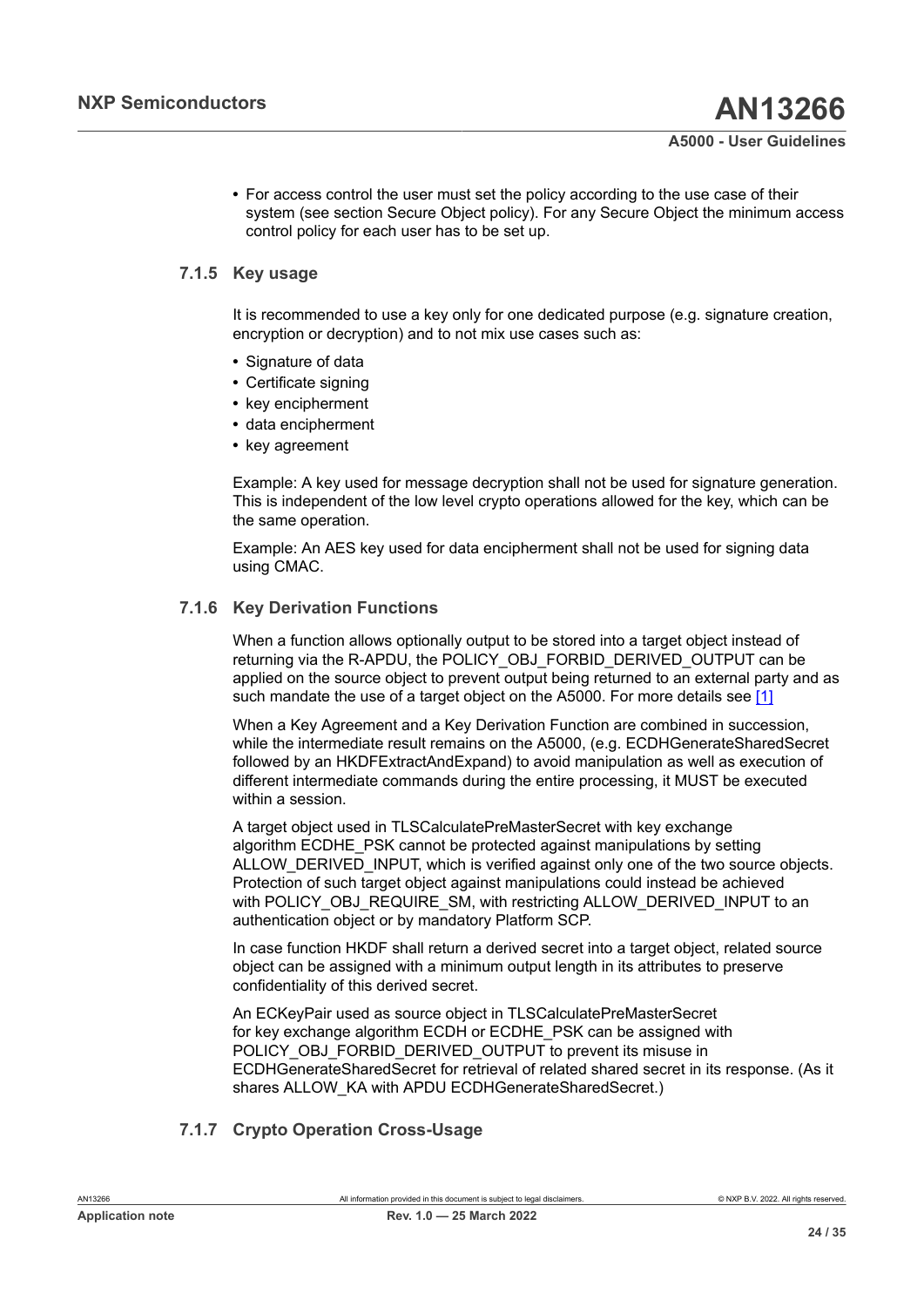#### **7.1.7.1 Crypto Operation Policies**

<span id="page-24-2"></span>All modes of the AES crypto operations use the same cryptographic primitive for encryption and for modes CTR, CCM and GCM//GMAC encryption and decryption are mathematically equal. Therefore it is not possible to prevent a decryption operation in mode CTR, CCM or GCM/GMAC by omitting the policy POLICY\_OBJ\_ALLOW\_DEC while POLICY OBJ ALLOW ENC is present.

FORBID\_EXTERNAL\_IV can be used in combination with POLICY\_OBJ\_ALLOW\_ENC to generate the IV on the A5000 and return it, thereby making a decryption in AES CTR, CCM or GCM/GMAC mode not practical as the IV cannot be chosen.

There is no mode out of ECB, CBC, CTR, CCM and GCM/GMAC for which encryption operations could be prevented by omitting the policy POLICY\_OBJ\_ALLOW\_ENC while POLICY\_OBJ\_ALLOW\_DEC is set.

#### **7.1.7.2 Crypto operations in AEAD modes**

<span id="page-24-3"></span>The internal authentication keys in Authenticated Encryption with Associated Data modes AES CCM and AES GCM/GMAC can be constructed for their return by using the same cipher key in modes:

- **•** AES CTR in ENC/DEC
- **•** AES ECB in ENC
- **•** AES CBC in ENC

Therefore to protect confidentiality of the internal authentication keys in AES CCM and AES GCM/GMAC when POLICY OBJ ALLOW ENC is set, it SHALL be combined with FORBID\_EXTERNAL\_IV. When the policy POLICY\_OBJ\_ALLOW\_DEC is set, or POLICY\_OBJ\_ALLOW\_ENC without FORBID\_EXTERNAL\_IV, access to the cipher key MUST be restricted by setting at least one of the following:

- **•** setting POLICY\_OBJ\_REQUIRE\_SM
- **•** configuring an Authentication Object for the operation
- <span id="page-24-4"></span>**•** mandating Platform SCP

### **7.1.8 Transport Layer Security**

A target object used in TLSCalculatePreMasterSecret with key exchange algorithm ECDHE\_PSK cannot be fully protected against manipulations by setting ALLOW\_DERIVED\_INPUT, which is verified against only the key pair but not the HMACKey source object. Protection of such target object against manipulations could instead be achieved with POLICY\_OBJ\_REQUIRE\_SM, with binding ALLOW\_DERIVED\_INPUT to an authentication object or by mandatory Platform SCP. For more details see [\[1\]](#page-31-0)

## <span id="page-24-0"></span>**7.2 Extendibility and Multi-tenant**

### <span id="page-24-1"></span>**7.2.1 Transport lock use**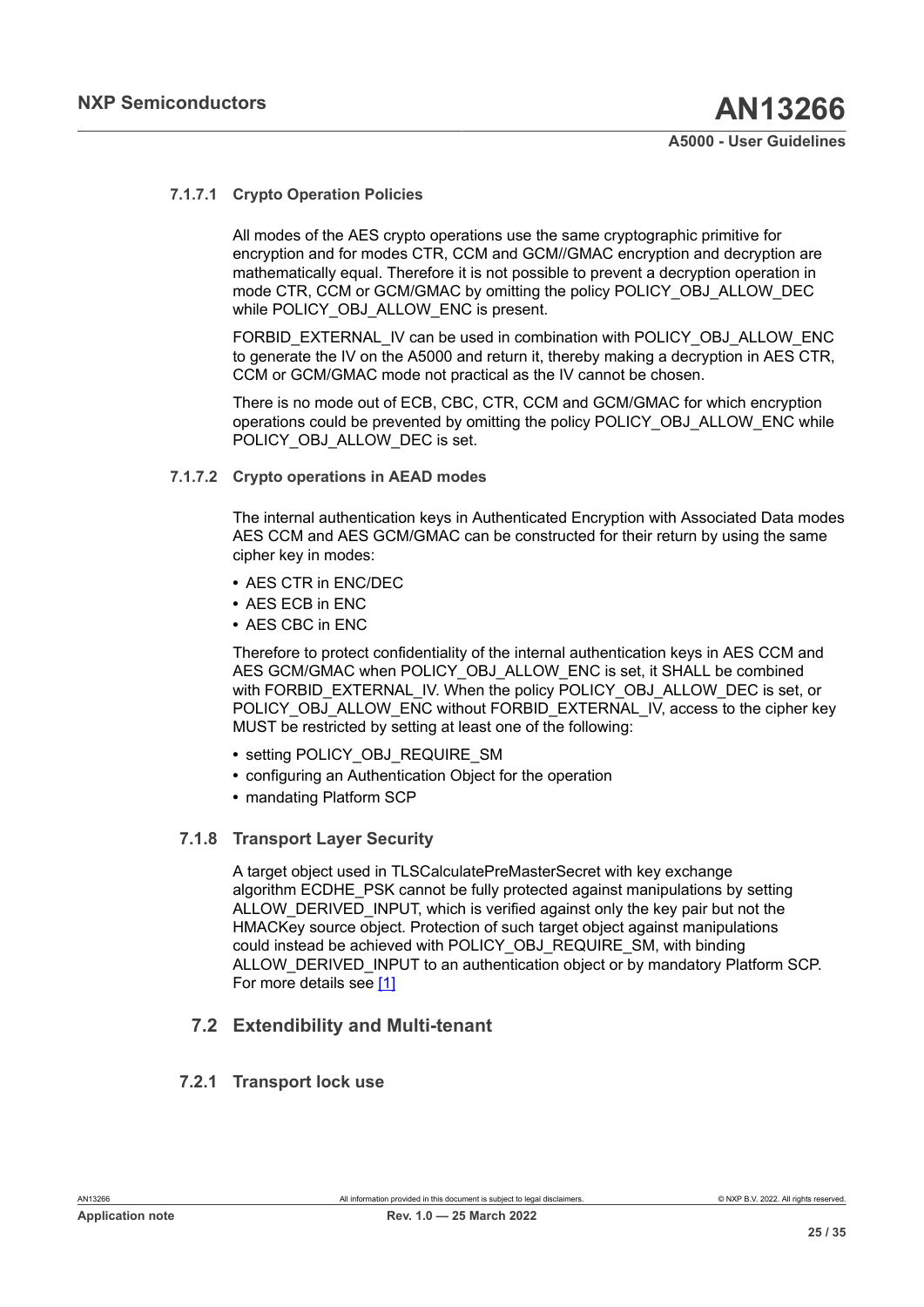#### **7.2.1.1 Transport lock**

<span id="page-25-1"></span>An entity A can apply a lock on A5000 and share the key with entity B to give authorized access only to entity B. In this case entity B MAY be the final receiver of the devices

#### **If a transport lock is expected in A5000 configuration, customer MUST verify that the lock is still applied upon receipt of A5000.**

- **•** In locked state, only GetVersion, GetUniqueID, GetRandom and CreateSession commands are allowed. Command ReadIDList should fail with response SW\_COMMAND\_NOT\_ALLOWED.
- **•** If an unexpected behavior is noticed, this MUST be reported to the entity which applied the transport lock.

#### **If a transport lock is applied, A5000 MAY be unlocked. Unlocking response MUST be SW\_NO\_ERROR.**

**•** Unlocking is achieved by authenticating to the reserved authentication object with identifier 0x7FFF0200. If this would fail or unexpected behavior is noticed, this MUST be reported to NXP.

#### **7.2.1.2 Transport Lock Provisioning**

<span id="page-25-2"></span>These recommendations apply to customers or  $3<sup>rd</sup>$  Party programming facilities who need transport lock to perform device provisioning.

#### **The transport lock MAY be used as a tamper seal to distribute devices to other parties in a cascade logistic chain.**

**•** In this scenario, the transport lock can be considered as seal, which hampers manipulations to the product during transport.

#### **If more than one customer is intended to perform provisioning in the supply chain, each customer MUST update the transport lock.**

<span id="page-25-3"></span>**•** In this case the transport lock MUST be configured with write access policy.

#### **7.2.2 UserID sessions**

UserID sessions are not providing authentication functionality but are there to logically group Secure Objects.

#### **7.2.2.1 UserID Secure Object**

#### <span id="page-25-4"></span>**For secure use of UserID Secure Objects, the maximum authentication attempts TAG\_MAX\_ATTEMPTS MUST be set to a value different from zero.**

- **•** A UserID Secure Object TAG\_MAX\_ATTEMPTS with a value of zero means infinite authentication attempts. The UserID can be compromised by brute-force attack.
- **•** Note that a TAG\_MAX\_ATTEMPTS with a value different from zero will cause a flash write at each UserID verification due to counter pre-decrement.
- **7.2.2.2 Security claims on user sessions**

#### <span id="page-25-0"></span>**UserID sessions MUST NOT be used alone if confidentiality or integrity of communications are required.**

**•** UserID sessions are not secure intrinsically as the UserID can be eavesdropped, and following communications are not encrypted.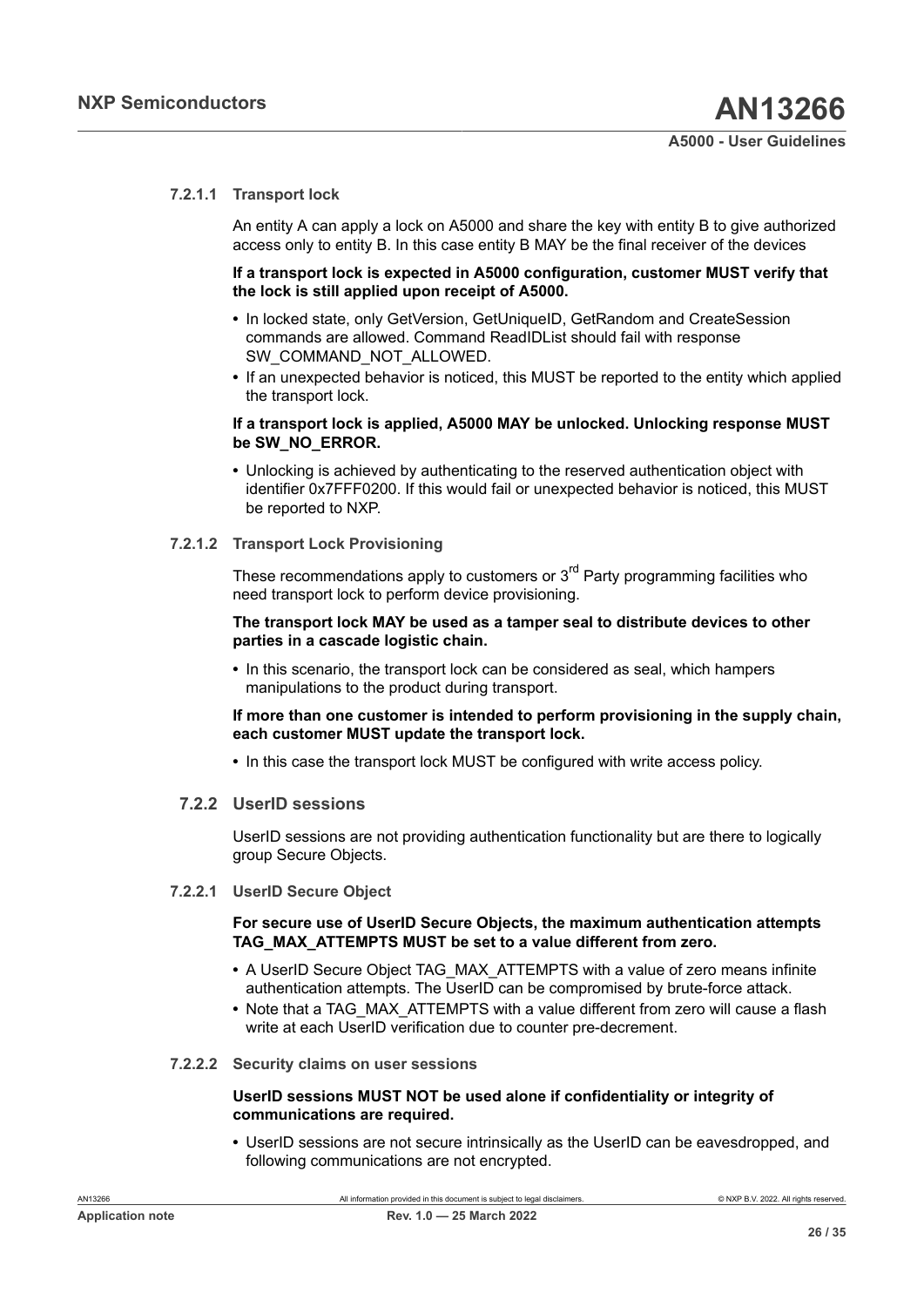**•** To ensure confidentiality and integrity of communications SCP03 or ECKey sessions MUST be used.

#### **7.2.3 Secure messaging**

#### <span id="page-26-2"></span><span id="page-26-0"></span>**If confidentiality is required on a secure object, the Secure Object policy MUST either have**

- **•** the rule POLICY\_OBJ\_REQUIRE\_SM set or
- the Authentication Object ID referring to an existing key authentication object (AES128) key for an SCP03 session or ECCKey for a ECKey session) or
- **•** Platform SCP has to be configured mandatorily.
- **•** The highest security level MUST be set to enable C-ENC, C-MAC, R-ENC and R-MAC.

The secure channel concept and the used security levels of the secure channel MUST be tailored to the use case, ideally selecting always the highest possible security level.

### **7.2.4 ECKey sessions**

<span id="page-26-3"></span>The ephemeral key to establish a secure session with ECKey MUST be secured at a similar level as the static authentication private key of the host. Therefore, it MUST be destroyed when the secure channel is no longer needed. Furthermore, a newly created ephemeral key MUST be used in the following cases:

- **•** for every new established secure channel with ECKeySessionInternal Authenticate
- **•** for every new import of a secure object using ImportExternalObject

To ensure fresh authentication of the A5000, one must enable R-MAC for the secure channel and validate the received MACs.

It is recommended to use attested read to retrieve the public key for the authentication of the SE or validate the public key with a certificate.

#### **7.2.5 Credentials provisioning**

<span id="page-26-1"></span>These recommendations apply to customers or 3<sup>rd</sup> Party programming facilities who perform provisioning

*Note: Provisioning can be protected/restricted by establishing authenticated session with restricted access rights.*

**7.2.5.1 Remote provisioning**

#### <span id="page-26-4"></span>**For transferring secret key during remote provisioning, application level SCP or Secure Object Import MUST be used.**

- **•** Use of application level SCP (SCP03 or ECKey sessions) or Secure Object Import in addition to Platform SCP is mandatory to ensure end-to-end confidentiality and integrity of secrets during remote provisioning.
- **7.2.5.2 Asymmetric keys and key pairs**

#### <span id="page-26-5"></span>**Confidentiality, integrity and authenticity of key pairs that are provisioned into A5000 MUST be enforced as required for their use during provisioning and outside of A5000.**

**•** Key pairs MAY be generated on-chip so that private keys can stay in A5000.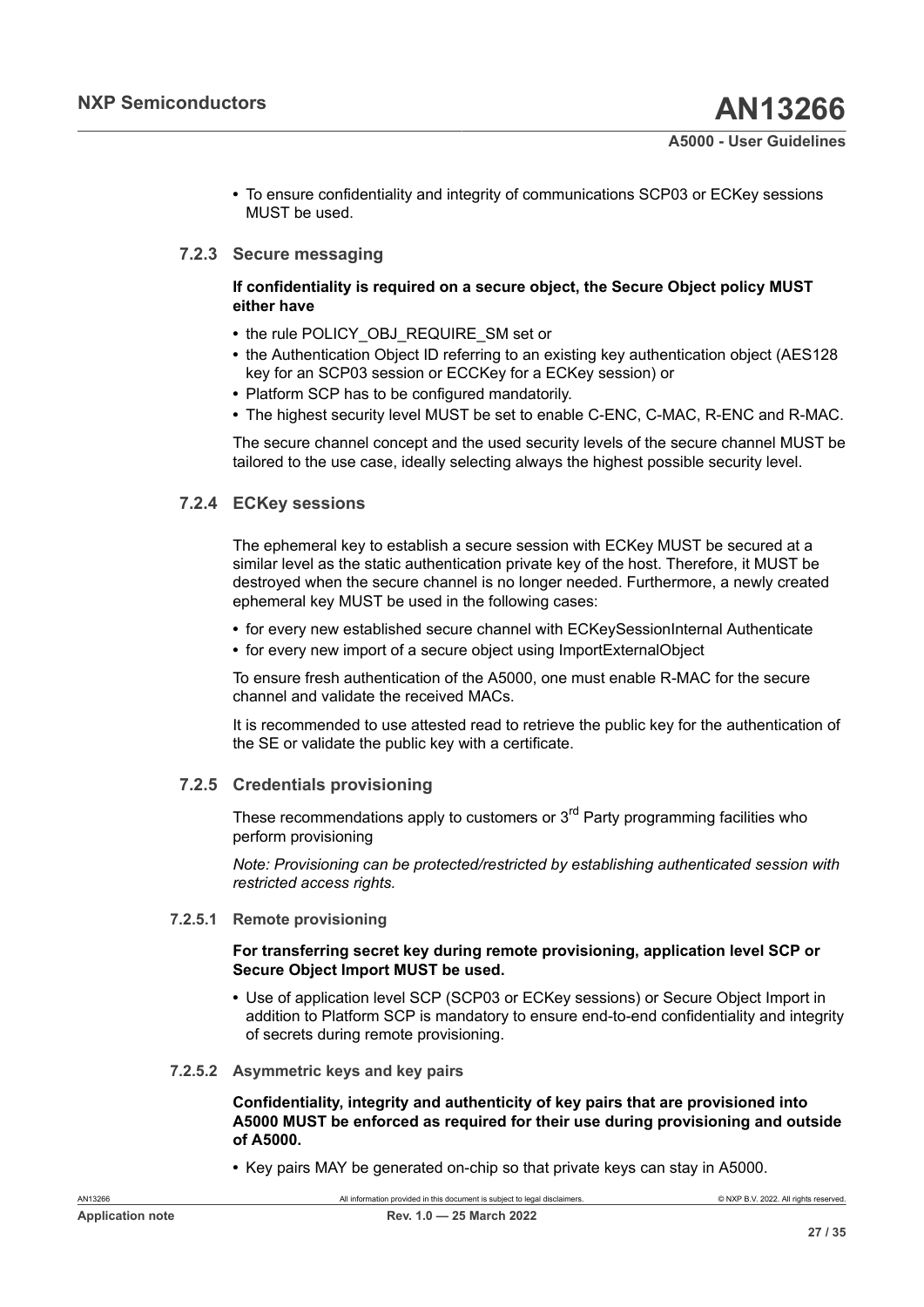**•** Further security properties MUST be preserved by environmental measures.

**If only integrity and authenticity of key pairs that are provisioned into A5000 is required, attestation of the Secure Object with a provisioned attestation key MAY be used.**

#### **Key pairs provisioned into A5000 MUST be die-individual.**

- **•** Device individual key pairs hamper the exploitation of successful attacks on other devices.
- **7.2.5.3 Symmetric keys**

<span id="page-27-1"></span>**Confidentiality, integrity and authenticity of symmetric secrets that are provisioned into A5000 MUST be enforced as required for their use also during provisioning and outside A5000.**

- **•** A5000 supports Symmetric Keys with write of the wrapped key value according to RFC3394. Related unwrapping key must have policy POLICY\_OBJ\_ALLOW\_RFC3394\_UNWRAP set and MUST NOT have POLICY\_OBJ\_ALLOW\_DEC set.
- **•** Further security properties MUST be preserved by environmental measures.

#### **If only integrity of symmetric keys that are provisioned into A5000 is required the attestation of the Secure Object with a provisioned attestation key MAY be used.**

**•** The timestamp and freshness fields of the attestation must be checked according to [Attestation.](#page-22-1)

<span id="page-27-0"></span>**When the use case allows it, symmetric secrets provisioned into A5000 SHOULD be die-individual.**

<span id="page-27-2"></span>**•** [Symmetric Keys](#page-27-0) hamper exploitation of successful attacks on other devices.

#### **7.2.6 General purpose storage**

#### **Integrity and authenticity of GP data that are provisioned into A5000 MUST be enforced as required for their use during provisioning and outside of A5000.**

- **•** Integrity of GP data that are provisioned into A5000 is supported by attestation of the GP data with a provisioned attestation key.
- **•** Further security properties MUST be preserved by environmental measures.

## <span id="page-27-3"></span>**8 Functional Recommendations**

### <span id="page-27-4"></span>**8.1 Wear-out prevention**

NVM writes have the risk to wear out the flash and thus permanently make the device unusable).

The default configuration of the secure authenticator avoids as much as possible NVM writes: only when storing keys or files permanently into the device, flash write operations are done.

Creation and deletion of any Secure Object or Crypto Object is causing flash write operations. For transient Secure Objects and for Crypto Objects, any update of the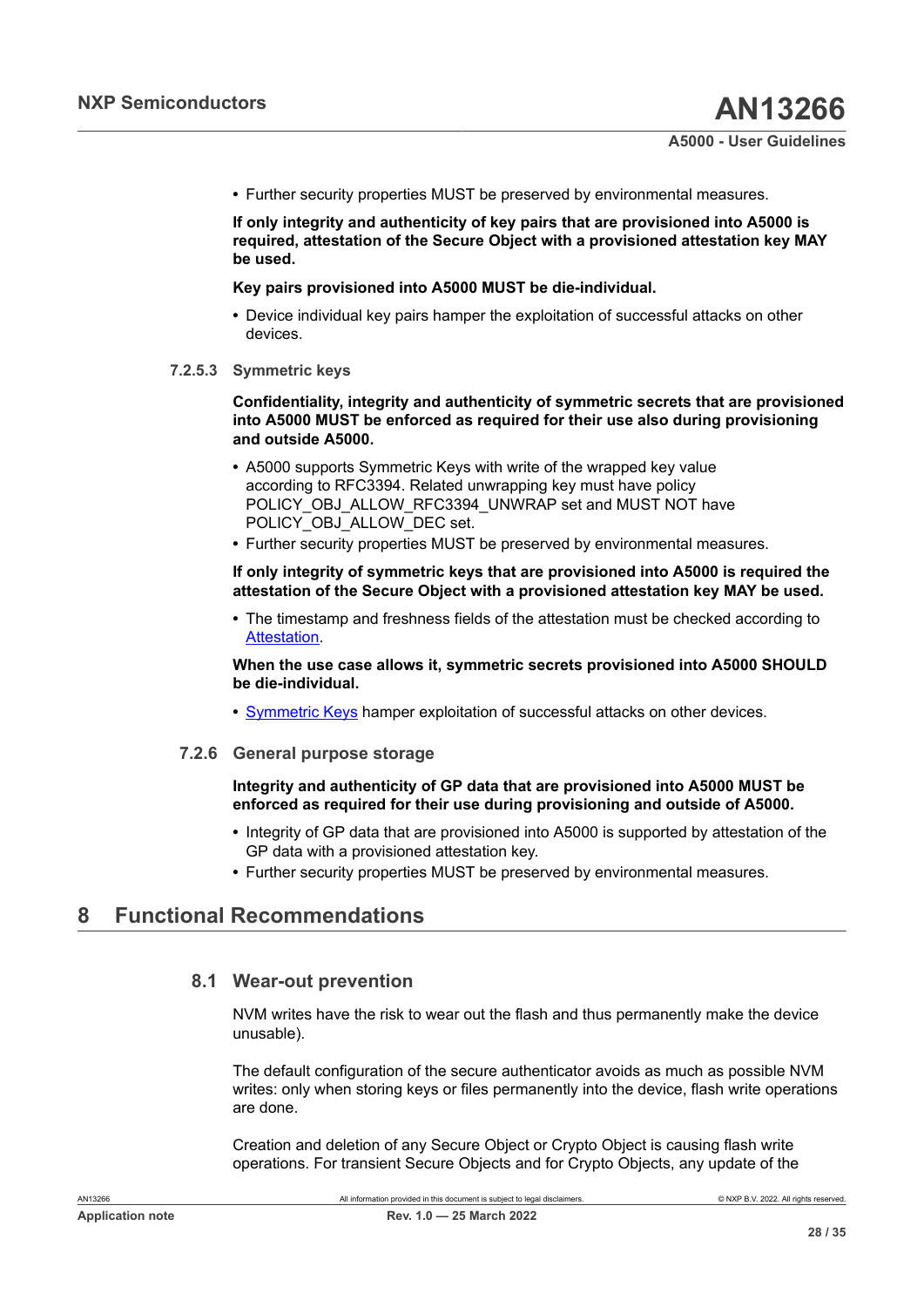value of the Secure Object is not causing additional flash write operations. For persistent Secure Objects, any update of the value of the Secure Object causes flash write operations.

Additional flash writes are done when users opt for putting a maximum number of authentication attempts on Authentication Objects. In that case, any authentication attempt is logged and causing additional flash write operations.

## **8.2 Power modes of A5000**

<span id="page-28-0"></span>A5000 supports the following kinds of power saving operations:

- **•** "Off": For this scenario, Vin is not supplied anymore. As a consequence, the IC looses all its internal states that are not yet persisted in NV memory. A full startup sequence needs to be executed.
- **•** "Deep Power Down" via ENA pin: This mode is entered if the ENA pin is set to low potential. The behavior from IC point of view is identical to the power down mode described above. All transient states are lost.
- "Power Down": When using I<sup>2</sup>C interface, a command can be sent on the I<sup>2</sup>C link to bring the device into a sleep mode. In Power Down mode, all transient states are kept and the communication can continue with the next APDU. When using the GlobalPlatform APDU Transport over I2C protocol refer to the S(RELEASE request) block in [\[10\]](#page-31-10) as well as the Power Saving Timeout value (PST) as part of the CIP. When the NXP SE05x T=1 Over I2C protocol is used refer to the End of APDU session request S-Block in [\[11\]](#page-31-11)
- **•** Active mode: This mode is automatically entered when waiting for next command apdu.

Depending on the startup performance and power saving requirements one of the modes above should be chosen when the A5000 is not actively used.

## **8.2.1 Application Circuit Basic I2C usage**

<span id="page-28-1"></span>Configuration used:

- **•** I <sup>2</sup>C from host to A5000
- A5000 turned off via  $V_{cc}$
- Contactless and I<sup>2</sup>C controller not part of application schematic below
- Alternatively the V<sub>cc</sub>-pin can be connected to the V<sub>in</sub>-pin instead of the V<sub>out</sub>-pin. The  $V_{\text{out}}$ -pin is not connected in this case.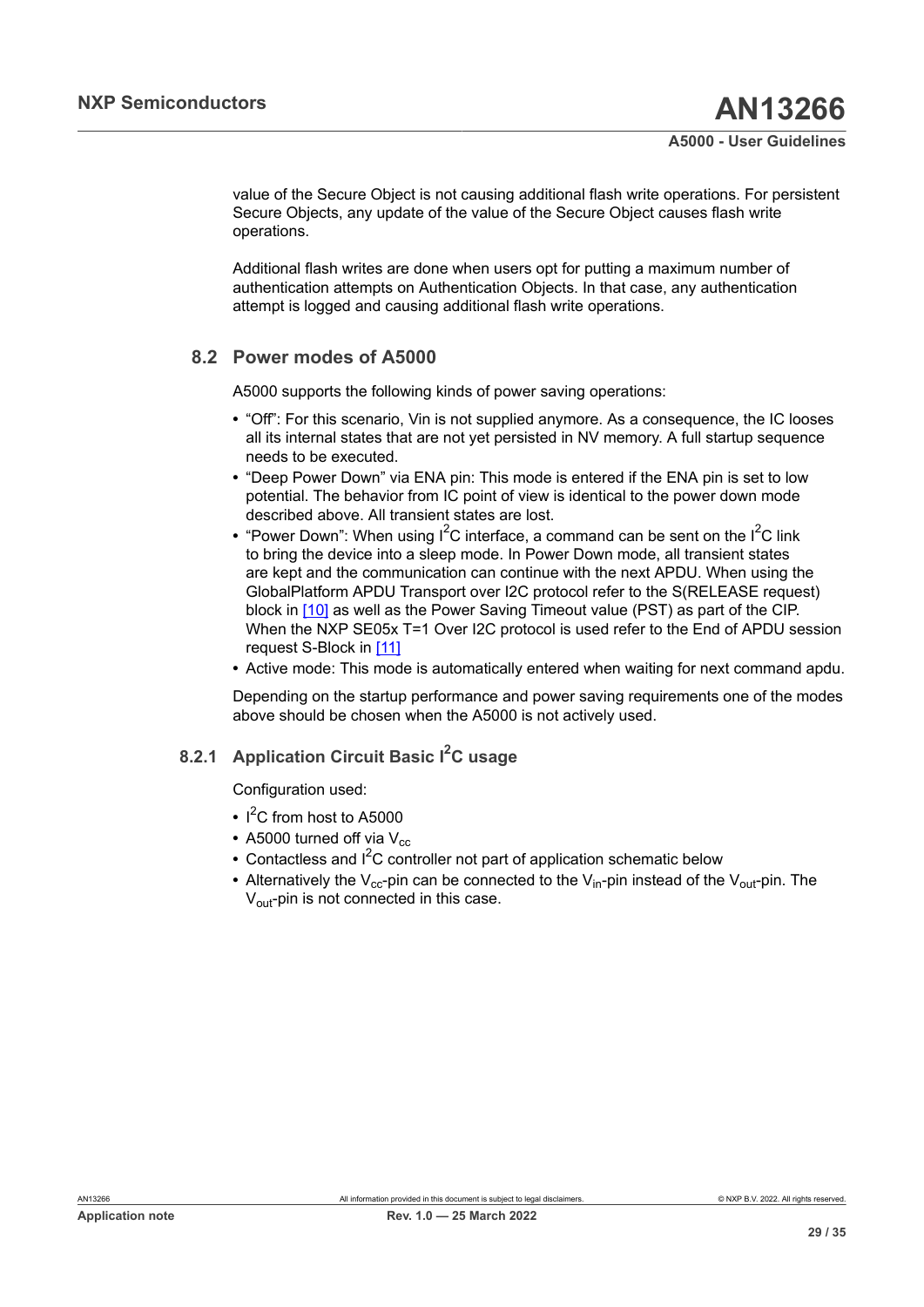<span id="page-29-0"></span>

## **8.2.2 Application Circuit I2C with Deep Power Down**

<span id="page-29-1"></span>Configuration used:

- **•** I <sup>2</sup>C from host to A5000
- **•** A5000 turned off using Deep Power Down mode (ENA pin low)
- Contactless and I<sup>2</sup>C controller not part of application schematic below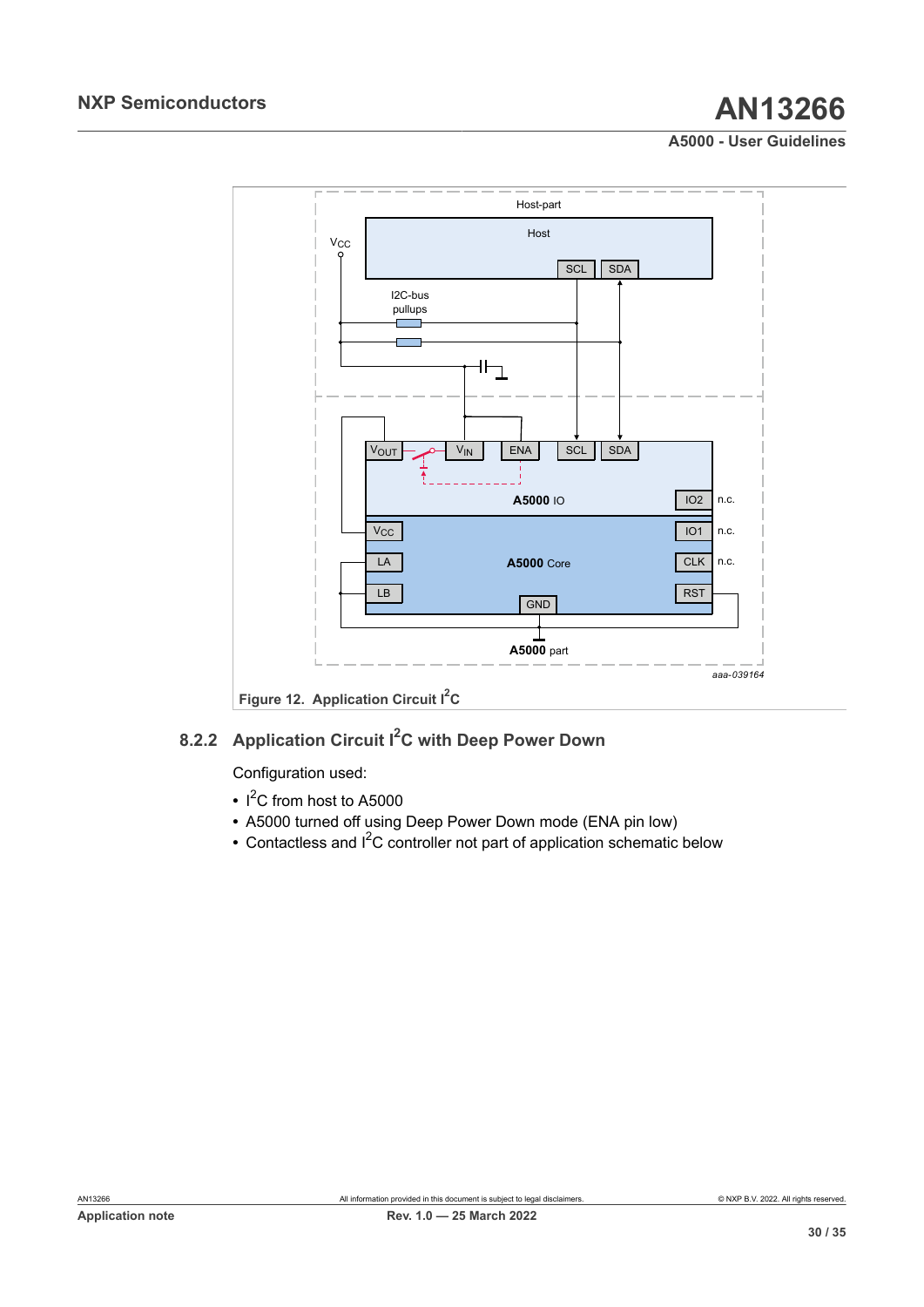<span id="page-30-0"></span>

No extra capacitor to be placed on the connection between  $V_{out}$  and  $V_{cc}$ .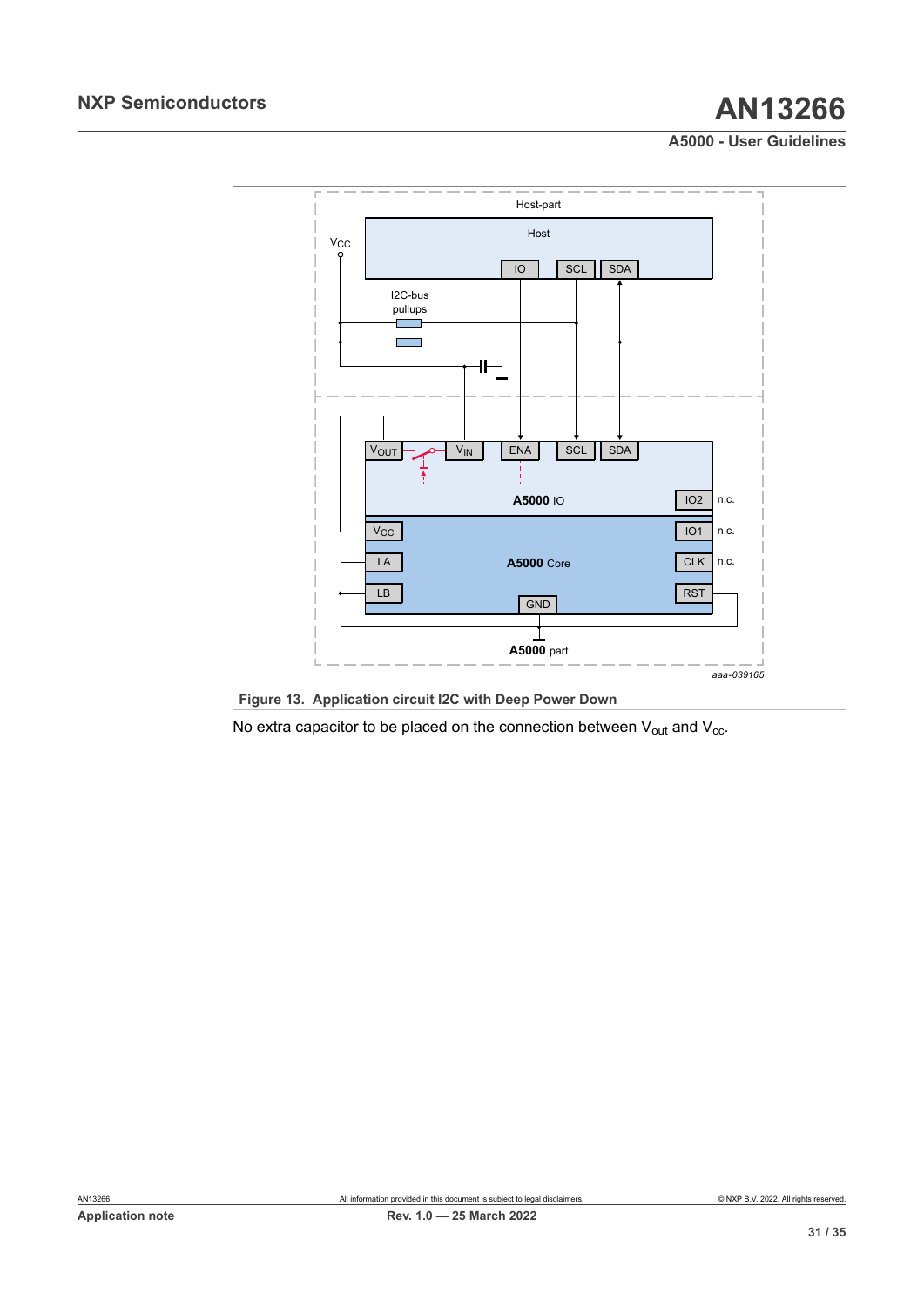## <span id="page-31-12"></span>**9 References**

- <span id="page-31-0"></span>[1] Application Note: A5000 Authentication Application APDU Specification, AN13187. Available under: <https://www.nxp.com/docs/en/application-note/AN13187.pdf>
- <span id="page-31-2"></span>[2] Datasheet: A5000, EdgeLock® Secure Authenticator, 6676xx. Available under: <https://www.nxp.com/docs/en/data-sheet/A5000-DATASHEET.pdf>
- <span id="page-31-4"></span>[3] Application Note: SE05x for secure connection to Azure IoT Hub, AN12402. Available under: <https://www.nxp.com/docs/en/application-note/AN12402.pdf>
- <span id="page-31-5"></span>[4] Application Note: SE05x for secure connection to AWS IoT Core, AN12404. Available under <https://www.nxp.com/docs/en/application-note/AN12404.pdf>
- <span id="page-31-6"></span>[5] Application Note: SE05x for secure connection to GCP, AN12401. Available under: <https://www.nxp.com/docs/en/application-note/AN12401.pdf>
- <span id="page-31-7"></span>[6] Application Note: SE05x for secure connection to IBM Watson IoT, AN12403. Available under: <https://www.nxp.com/docs/en/application-note/AN12403.pdf>
- <span id="page-31-8"></span>[7] Application Note: SE05x for device-to-device authentication, AN12399. Available under:<https://www.nxp.com/docs/en/application-note/AN12399.pdf>
- <span id="page-31-9"></span>[8] RFC2119. Available under: <https://tools.ietf.org/html/rfc2119>
- <span id="page-31-3"></span>[9] GlobalPlatform Card Specification Version 2.3.1, GPC SPE 034. Available under: <https://globalplatform.org/specs-library/card-specification-v2-3-1>
- <span id="page-31-10"></span>[10] GlobalPlatform APDU Transport over SPI/I2C, Version 1.0, GPC, SPE, 172. Available under: [https://globalplatform.org/specs-library/apdu-transport-over-spi-i2c](https://globalplatform.org/specs-library/apdu-transport-over-spi-i2c-v1-0-gpc_spe_172)[v1-0-gpc\\_spe\\_172](https://globalplatform.org/specs-library/apdu-transport-over-spi-i2c-v1-0-gpc_spe_172)
- <span id="page-31-11"></span>[11] NXP SE05x T=1 Over SPI/I2C Specification, UM11225. Available under: [https://](https://www.nxp.com/webapp/Download?colCode=UM11225) [www.nxp.com/webapp/Download?colCode=UM11225](https://www.nxp.com/webapp/Download?colCode=UM11225)
- <span id="page-31-1"></span>[12] Application Note: EdgeLock™ SE05x Quick start guide with Visual Studio project examples, AN12398. Available under: [https://www.nxp.com/docs/en/application](https://www.nxp.com/docs/en/application-note/AN12398.pdf)[note/AN12398.pdf](https://www.nxp.com/docs/en/application-note/AN12398.pdf)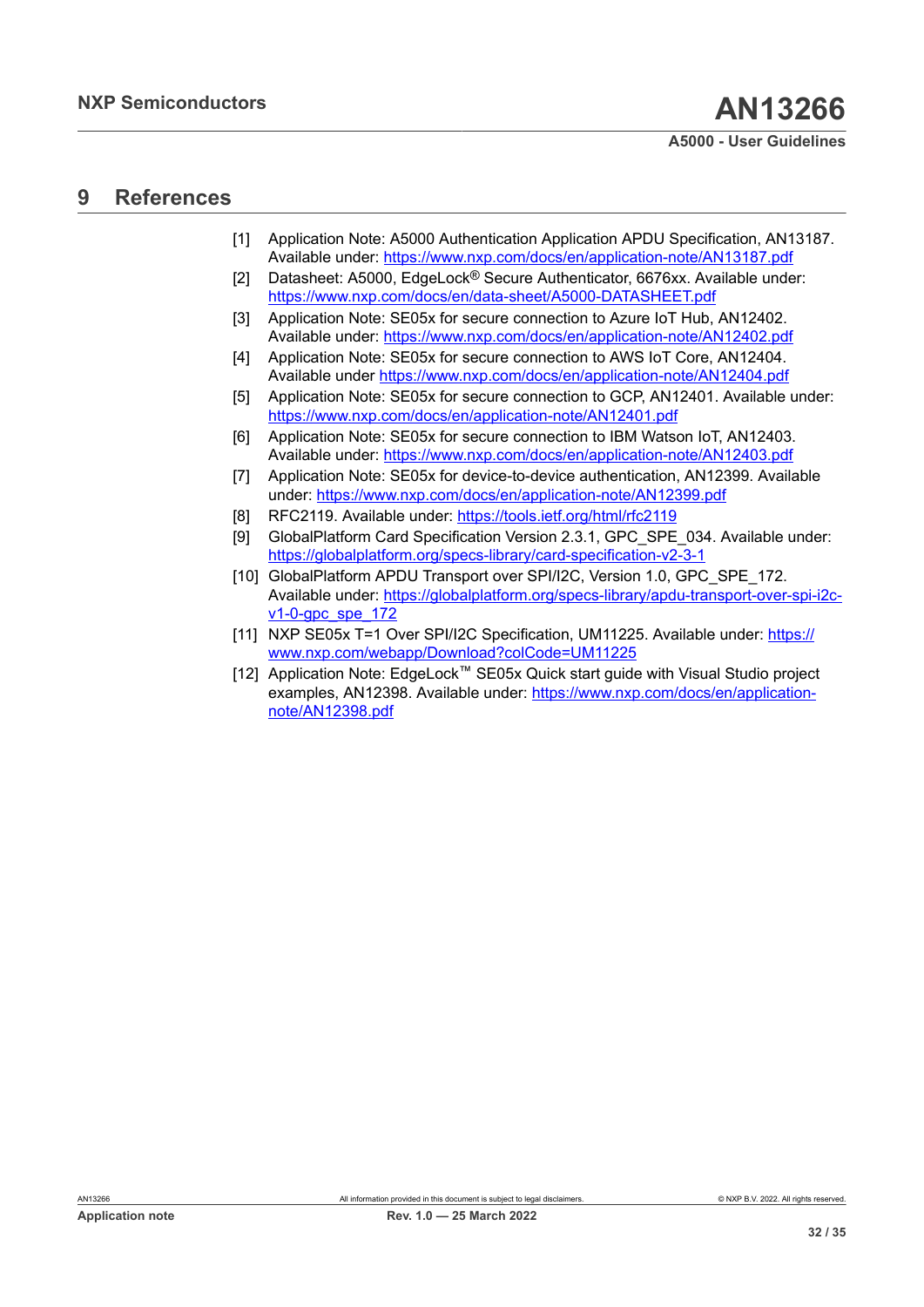# <span id="page-32-0"></span>**10 Legal information**

## **10.1 Definitions**

**Draft** — A draft status on a document indicates that the content is still under internal review and subject to formal approval, which may result in modifications or additions. NXP Semiconductors does not give any representations or warranties as to the accuracy or completeness of information included in a draft version of a document and shall have no liability for the consequences of use of such information.

## **10.2 Disclaimers**

**Limited warranty and liability** — Information in this document is believed to be accurate and reliable. However, NXP Semiconductors does not give any representations or warranties, expressed or implied, as to the accuracy or completeness of such information and shall have no liability for the consequences of use of such information. NXP Semiconductors takes no responsibility for the content in this document if provided by an information source outside of NXP Semiconductors. In no event shall NXP Semiconductors be liable for any indirect, incidental, punitive, special or consequential damages (including - without limitation - lost profits, lost savings, business interruption, costs related to the removal or replacement of any products or rework charges) whether or not such damages are based on tort (including negligence), warranty, breach of contract or any other legal theory. Notwithstanding any damages that customer might incur for any reason whatsoever, NXP Semiconductors' aggregate and cumulative liability towards customer for the products described herein shall be limited in accordance with the Terms and conditions of commercial sale of NXP Semiconductors.

**Right to make changes** — NXP Semiconductors reserves the right to make changes to information published in this document, including without limitation specifications and product descriptions, at any time and without notice. This document supersedes and replaces all information supplied prior to the publication hereof.

**Suitability for use** — NXP Semiconductors products are not designed, authorized or warranted to be suitable for use in life support, life-critical or safety-critical systems or equipment, nor in applications where failure or malfunction of an NXP Semiconductors product can reasonably be expected to result in personal injury, death or severe property or environmental damage. NXP Semiconductors and its suppliers accept no liability for inclusion and/or use of NXP Semiconductors products in such equipment or applications and therefore such inclusion and/or use is at the customer's own risk.

**Applications** — Applications that are described herein for any of these products are for illustrative purposes only. NXP Semiconductors makes no representation or warranty that such applications will be suitable for the specified use without further testing or modification. Customers are responsible for the design and operation of their applications and products using NXP Semiconductors products, and NXP Semiconductors accepts no liability for any assistance with applications or customer product design. It is customer's sole responsibility to determine whether the NXP Semiconductors product is suitable and fit for the customer's applications and products planned, as well as for the planned application and use of customer's third party customer(s). Customers should provide appropriate design and operating safeguards to minimize the risks associated with their applications and products. NXP Semiconductors does not accept any liability related to any default, damage, costs or problem which is based on any weakness or default in the customer's applications or products, or the application or use by customer's third party customer(s). Customer is responsible for doing all necessary testing for the customer's applications and products using NXP Semiconductors products in order to avoid a default of the applications and the products or of the application or use by customer's third party customer(s). NXP does not accept any liability in this respect.

**Terms and conditions of commercial sale** — NXP Semiconductors products are sold subject to the general terms and conditions of commercial sale, as published at http://www.nxp.com/profile/terms, unless otherwise agreed in a valid written individual agreement. In case an individual agreement is concluded only the terms and conditions of the respective agreement shall apply. NXP Semiconductors hereby expressly objects to applying the customer's general terms and conditions with regard to the purchase of NXP Semiconductors products by customer.

**Export control** — This document as well as the item(s) described herein may be subject to export control regulations. Export might require a prior authorization from competent authorities.

**Evaluation products** — This product is provided on an "as is" and "with all faults" basis for evaluation purposes only. NXP Semiconductors, its affiliates and their suppliers expressly disclaim all warranties, whether express, implied or statutory, including but not limited to the implied warranties of non-infringement, merchantability and fitness for a particular purpose. The entire risk as to the quality, or arising out of the use or performance, of this product remains with customer. In no event shall NXP Semiconductors, its affiliates or their suppliers be liable to customer for any special, indirect, consequential, punitive or incidental damages (including without limitation damages for loss of business, business interruption, loss of use, loss of data or information, and the like) arising out the use of or inability to use the product, whether or not based on tort (including negligence), strict liability, breach of contract, breach of warranty or any other theory, even if advised of the possibility of such damages. Notwithstanding any damages that customer might incur for any reason whatsoever (including without limitation, all damages referenced above and all direct or general damages), the entire liability of NXP Semiconductors, its affiliates and their suppliers and customer's exclusive remedy for all of the foregoing shall be limited to actual damages incurred by customer based on reasonable reliance up to the greater of the amount actually paid by customer for the product or five dollars (US\$5.00). The foregoing limitations, exclusions and disclaimers shall apply to the maximum extent permitted by applicable law, even if any remedy fails of its essential purpose.

**Translations** — A non-English (translated) version of a document is for reference only. The English version shall prevail in case of any discrepancy between the translated and English versions.

**Security** — Customer understands that all NXP products may be subject to unidentified or documented vulnerabilities. Customer is responsible for the design and operation of its applications and products throughout their lifecycles to reduce the effect of these vulnerabilities on customer's applications and products. Customer's responsibility also extends to other open and/or proprietary technologies supported by NXP products for use in customer's applications. NXP accepts no liability for any vulnerability. Customer should regularly check security updates from NXP and follow up appropriately. Customer shall select products with security features that best meet rules, regulations, and standards of the intended application and make the ultimate design decisions regarding its products and is solely responsible for compliance with all legal, regulatory, and security related requirements concerning its products, regardless of any information or support that may be provided by NXP. NXP has a Product Security Incident Response Team (PSIRT) (reachable at PSIRT@nxp.com) that manages the investigation, reporting, and solution release to security vulnerabilities of NXP products.

## **10.3 Trademarks**

Notice: All referenced brands, product names, service names and trademarks are the property of their respective owners.

**NXP** — wordmark and logo are trademarks of NXP B.V. **EdgeLock** — is a trademark of NXP B.V.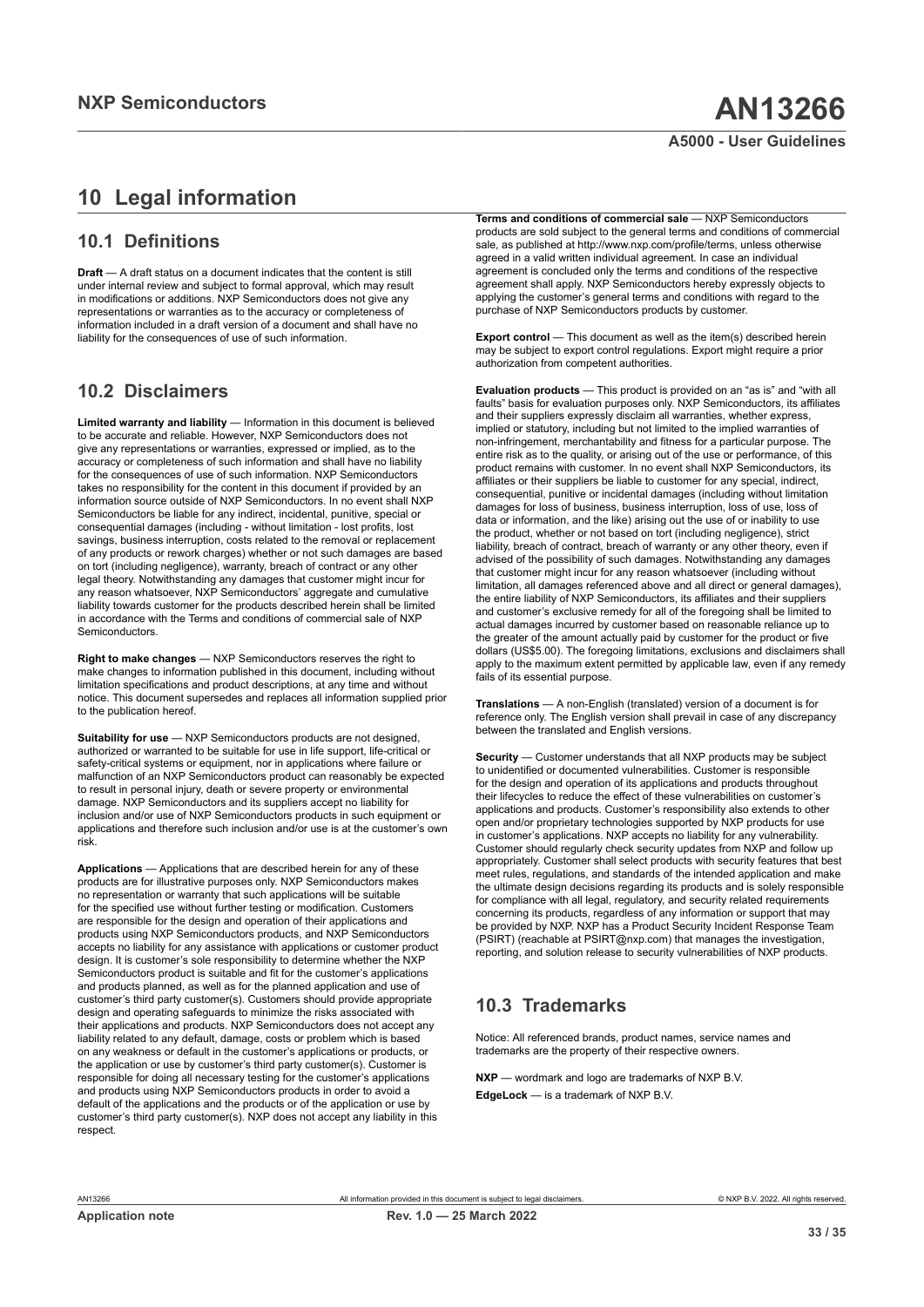# **Tables**

| Tab. 1. | Identifier for application reserved area or | Tab. 2. | Secure Object policies for multi-tenant use  20 |
|---------|---------------------------------------------|---------|-------------------------------------------------|
|         |                                             |         |                                                 |

# **Figures**

| Read objects with attestation  14         |
|-------------------------------------------|
| Single-tenant user application example 15 |
| Authentication object creation (example:  |
|                                           |
| Example APDUs in ECKey session without    |
|                                           |
|                                           |

| Example APDUs with Platform SCP (no     |  |
|-----------------------------------------|--|
|                                         |  |
|                                         |  |
|                                         |  |
|                                         |  |
|                                         |  |
| Application circuit I2C with Deep Power |  |
|                                         |  |
|                                         |  |